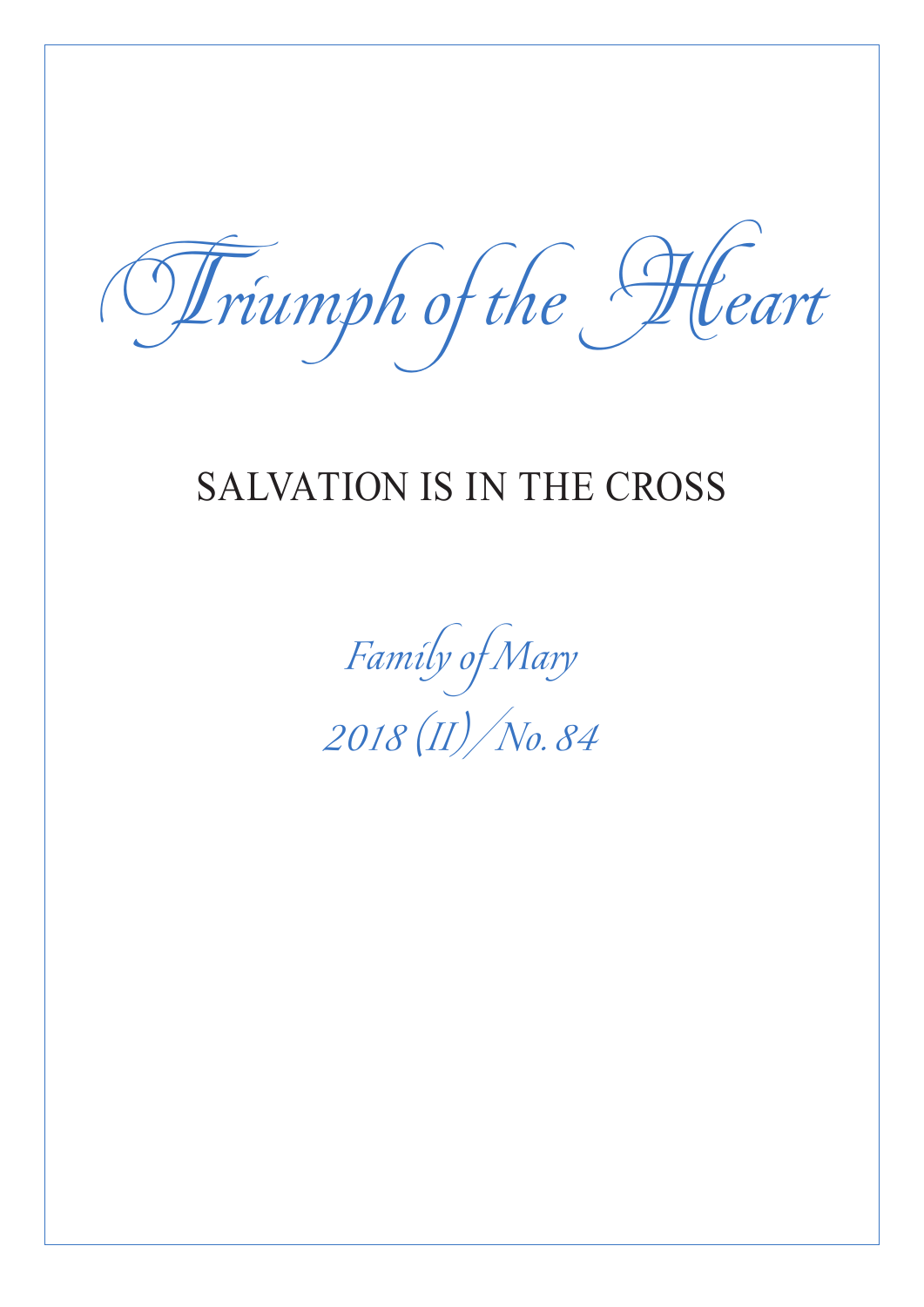" Jesus is there on the cross to be with those who are guilty: through this closeness, He offers them salvation. …The good thief thus becomes a witness of Grace."

Pope Francis, September 28, 2016 ;General Audience

 $\overline{h}e$  Sign of  $(\mathcal{O})$ ur Redemption

*From the beginning, the Cross has been a sign of contradiction. Jesus died like a criminal between two thieves on Golgotha. How did a wooden Cross become the central symbol of Christian faith, when in reality it is a pillory, and is still so offensive to other religions and non-believers that they fight to have it removed from public places? Why do the demons even take flight from a simple cross?*

 $\mathcal{D}$ t. Paul wrote in his First Letter to the Corinthians, *"We proclaim Christ crucified, a stumbling block to Jews and foolishness to Gentiles, but to those who are called, Jews and Greeks alike, Christ the power of God and the wisdom of God."* Christ crucified testifies that He is truly God in that He appears as the Risen One to Peter and the Apostles, to the women, to more than five hundred brothers at once and, finally, to St. Paul.

Jesus lives; that means He transformed all the consequences of sin, even death, into Resurrection through the power of divine love. That is the Good News of the Cross. After the Resurrection, a divine, transforming love permeates our suffering when it is united to Jesus' suffering, and it lifts man out of earthly darkness into supernatural light.

The one who accepts the Cross will not be

crushed by it. So that is why the Cure of Ars said, *"You don't carry the Cross; the Cross carries you."* Only those who have first understood the mystery of the Cross can truly grasp the depth of Christian joy.

John Maria Vianney further described the key to this joy: *"It is so hard, you say, that you have to suffer. Oh no, it is not hard; the Cross is full of sweet consolation and holy bliss. However, you must love when you suffer. … I have experienced it for many, many years. I've been slandered, persecuted and kicked around. Oh, I've had crosses! I almost had more than I could carry. Then I prayed earnestly for love of the crosses, and I felt content, so content! I said to myself: truly, there is only one beatitude, the Cross! One never has to ask from where the crosses come, since they all come from God. Through them,*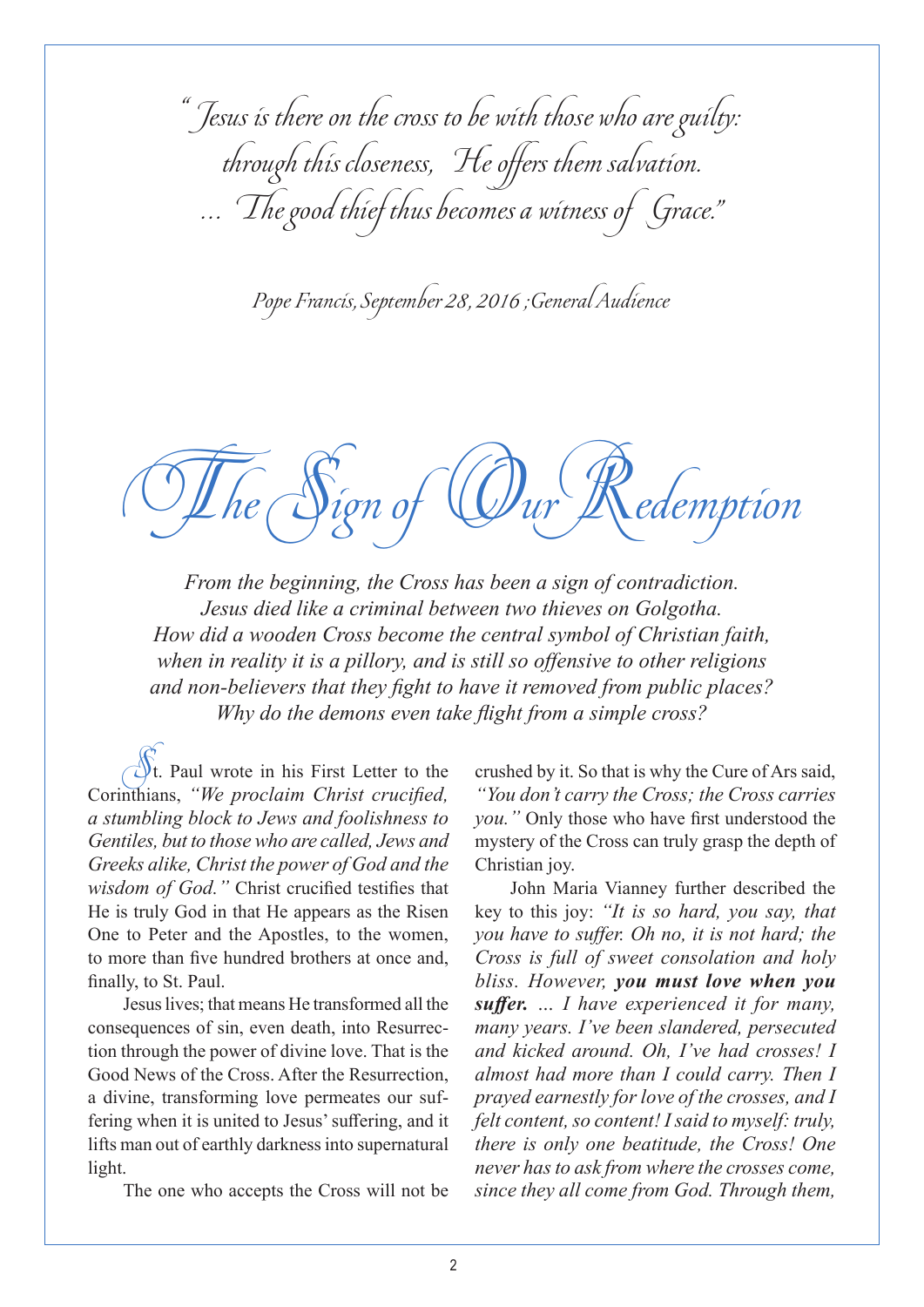*He always gives us the means of proving our love to Him!"* Countless people left Ars seeing their crosses in a completely new light, shining with the holy brilliance of Easter.

 $\ell$  es, the cross is the strongest proof of God's love for us. On Palm Sunday 2003, when the World Youth Day cross was handed over to the next country, Pope St. John Paul II encouraged the youth, *"I urge you: look at this Cross, draw close to it so that you will recognize the Lord's marvelous love for us and throw yourselves joyfully into his work of renewing hearts!"*

The Christian understanding of the Easter

mystery tells us that there is a power hidden in the Cross, the power of Redemption. The Lord spoke about it to His apostles before His death: *"Now the ruler of this world will be driven out. And when I am lifted up from the earth, I will draw everyone to myself."*

Through the Lord's suffering of love, Satan's power was conquered. Therefore, we bless in the Sign of the Cross and receive absolution in the Sign of the Cross. Consequently, there is no place more secure than at the foot of the Cross, the only true protection from evil. Through Jesus, the Cross has become a source of salvation for us, infinitely precious and life-giving.

In this sign you will conquer

(Uhrist's Cross played a decisive role in putting an end to the 250-year Christian persecution under the Roman emperors! How did this happen?

When Constantine crossed the Alps into Italy in the spring of 312 with 40,000 soldiers to dethrone his rival, Emperor Maxentius, he encountered an opposition three times his size. He believed, according to the customs of the time, the oracle of a pagan priest which predicted his defeat.

In his great need, the young general, who at the time worshiped Apollo, the "invincible sun god", turned for the first time to the God of the Christians. In a vision, he saw a radiant cross in the sky under which was written, *"In this sign you will conquer."* 

The experience made such a strong impression on Constantine that he had the sign of Jesus Christ put on all his military flags and standards. The soldiers were filled with new courage, and the Christians in the army passed on their confidence to their pagan comrades.

On October 28, 312, the nearly impossible happened. On the Milvian Bridge near Rome, Constantine defeated the enemy army of Maxentius who wanted to fool him by partially destroying the bridge.

The new emperor showed his thankfulness for the victory by enacting the Edict of Milan in February 313. It stated that nobody was to be persecuted anymore for their religion. Crucifixion as a punishment was forbidden by law and the Cross was placed on many items, including the crown of the emperor and his empress mother, Helen. Consequently, Christianity became the official religion of the empire

The finding of the (Offrue (Oross

 $\ell$ nderstandably, Emperor Constantine was not the only one who had great interest in the historical wood of Christ's Cross. In particular, his mother, St. Helen, who found her way to the Christian faith and was baptized in the year 312 at the age of sixty-three, greatly desired to visit the

holy places of Christianity. Above all, she wanted to preserve them, and it was her dream to make a pilgrimage to the Holy Land to search for the Cross of Christ.

In the year 325, Constantine the Great, who had been the undisputed ruler for months, fulfilled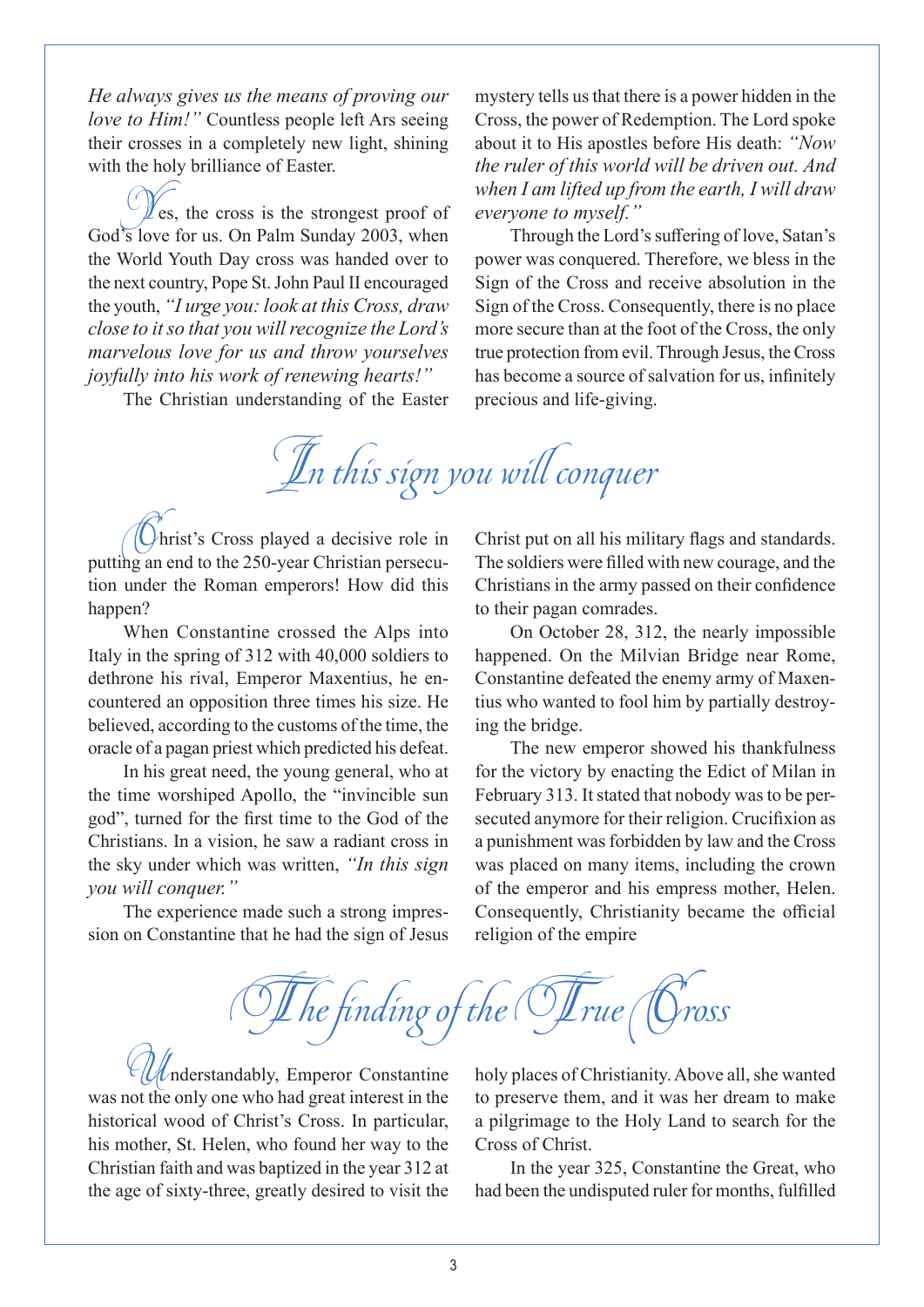his mother's wish. With an enormous entourage, St. Helen, who was now over seventy years old, marched into Jerusalem and met Bishop Macarius. She ordered that the temple of Venus, the god of love, which Emperor Hadrian had built on Mount Calvary, be torn down and that they look for Jesus' Cross on that spot.

*"Helen … went up Golgotha, had the ground dug up, the dirt taken away and, buried in the rubble, stumbled upon three crosses intertwined in one another"* St. Ambrose reported at the state funeral of Emperor Theodosius in 395. The tradition of the Church of the Holy Sepulcher says that the three crosses along with the nails and the inscription were found in an old cistern about thirty yards east of the Golgotha hilltop.The plaque with the inscription "Jesus of Nazareth, King of the Jews" in three languages and the nails were so close to each other that one of the three wooden crosses must have been from Christ. They prayed for a sign from God in order to determine which beams had been the ones on which the Lord completed His mission here on earth. Rufinus of Aquileia writes, *"It so happened that in Jerusalem a noble woman of the area was lying half-dead, the result of*  *a serious illness. Macarius was the bishop of the community at the time. When he saw the Empress and all the others standing there undecided, he said, 'Bring all the crosses that were found. God will reveal to us which one He carried.' … When the third cross was laid upon her, the gravely ill woman opened her eyes, stood up … and started praising the power of the Lord."*

On September 14, 335, the day after the consecration of the basilica which in the meantime had been erected over the Holy Sepulcher, the Cross was "lifted up" for the first time for veneration.The Feast of the Exaltation of the Holy Cross was established based on this event and is liturgically celebrated by Catholic and Orthodox Christians alike each year on September 14.

Polish researcher Grzegorz Gorny wrote in a scientific article, *"While she was still in Jerusalem, the Empress divided the find into three parts: the first part she left in Jerusalem, the second she took with her to Rome, the third she gave to her son who was building the new capital, Constantinople, where he wanted to display the newly found relics for veneration."*

Santa Croce in Jerusalem

The returning from the Holy Land, Empress Helen had part of her Sessorium Palace in Rome remodeled into a chapel so that the believers could venerate the relics she had brought back with her. On top of that, she ordered that earth from Golgotha be brought and spread underneath the chapel, giving the possibility also in Rome to pray on holy ground. Upon the Empress' death, her son Constantine gave the palace to the

Bishop of Rome who transformed the residence into a basilica in honor of the Holy Cross, Santa Croce in Jerusalem.

The reliquary chapel in Santa Croce still contains some of the most precious objects of Christianity—three pieces of the Holy Cross, two thorns from Christ's crown of thorns, a nail from the Cross and part of the inscription in three languages, "Jesus of Nazareth, King of the Jews".

The largest relic of the Cross is located in Santo Toribio de Liébana monastery in Spain, close to Garabandal. St. Turibio of Astorga, a monk of the fifth century who had the responsibility of guarding this precious object in Jerusalem, brought it to Spain during the Persian invasion to protect it from being profaned. When the Muslim Saracens came to conquer Spain in 754, the king had the valuable relic of the Cross brought to safety in the mountains. Since then, countless pilgrims have come to venerate it there, and many sick and possessed have been given consolation, healing and liberation.On the lower part of the reliquary there is a square opening without glass where it is possible to directly touch and venerate the Cross with a kiss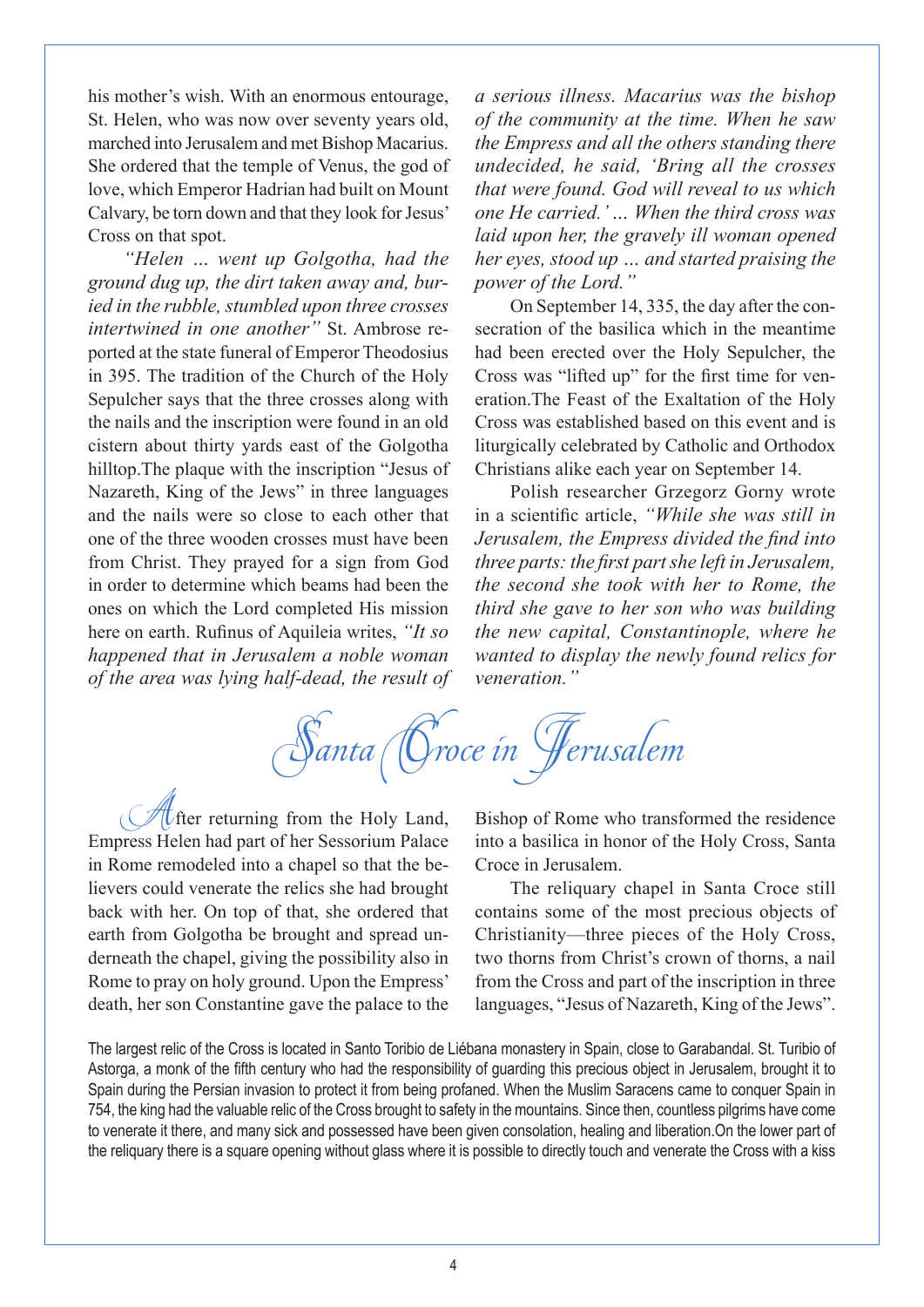

In the Old Testament, we already are given a wonderful image pointing toward the saving reality of the Cross. Namely, as the Israelites rebelled against God in the desert and were afflicted by poisonous snakes, the Lord heard their repentant cry for help and told Moses to make a bronze serpent and mount it on a pole. It is written, *"whenever anyone who had been bitten by a serpent looked at the bronze serpent, he lived."* Later, Jesus identified Himself with this "saving" serpent: *"Just as Moses lifted up the serpent in the desert, so must the Son of Man be lifted up, so that everyone who believes in Him may have eternal life."* The Good Thief shows us that indeed it is enough to look up to Christ Crucified with contrition and trust. He awaited everything from the Redeemer, *"Jesus, remember me…"* And that same day he was

 $\mathscr F$  or more than fifty years during the course of the tenth century, large tracts of central Europe were occupied by pagan Hungarian cavalry. Their gruesome army overthrew Bavaria and the Swabs in 955.

Thanks to St. Ulrich, the city of Augsburg was able to resist the onrush of the Magyars until the troops of King Otto I arrived. The holy Bishop of Augsburg especially called upon the children of the city to pray while he untiringly encouraged the defenders to hold firm. He himself rode high on a horse unscathed through a rain of enemy arrows—without armor and shield, wearing only his bishop's vestments and the pectoral cross containing a precious particle of the True Cross, which the Holy Father had given him in Rome a year earlier.

St. Ulrich also wore this famous pectoral cross, which still exists today, during the Holy Mass at which King Otto and his army commanders participated before the well-known *Battle of*  with Him in Paradise. The Church was often called throughout history to defend the faith with united forces and God's help. Early on, Christian nations of the West experienced that being invaded by non-Christian peoples threatened not only country and inhabitants, but the common Christian heritage.

This is more relevant than ever in the twentyfirst century, since crosses in the West are being "voluntarily" removed from public places and also radical Muslims, in their spirit of conquest, threaten through propaganda with their sights set on Rome, the heart of Christianity, *"We will conquer your Rome, smash your crosses and enslave your women."* A few examples should encourage us to learn from history and to trust in the unbroken power of Redemption in the Sign of the Cross.

*Lechfeld* against the Hungarians' superior forces. At St. Ulrich's pleading, the Hungarians were not only destroyed in this battle, putting an end to their war march, but soon the Magyars accepted baptism and became part of the Christian family of nations.

Unfortunately, much injustice was also done in the name of the Cross during the turbulent time of the Crusades. That was only a part of it, though. As believing Christians, we may never forget the significance that God chose Palestine as the place to become man for us, that He lived there and redeemed us through His death in Jerusalem. Love obliges us to honor, to keep and to defend the holy places of Jesus' Passion, Death and Resurrection.

It is similar for Christianity in the West which was paid for by the Blood of Christ and many martyrs. It must be protected, especially since the Ottoman Empire conquered the Christian Empire's capital city, Constantinople, in 1453,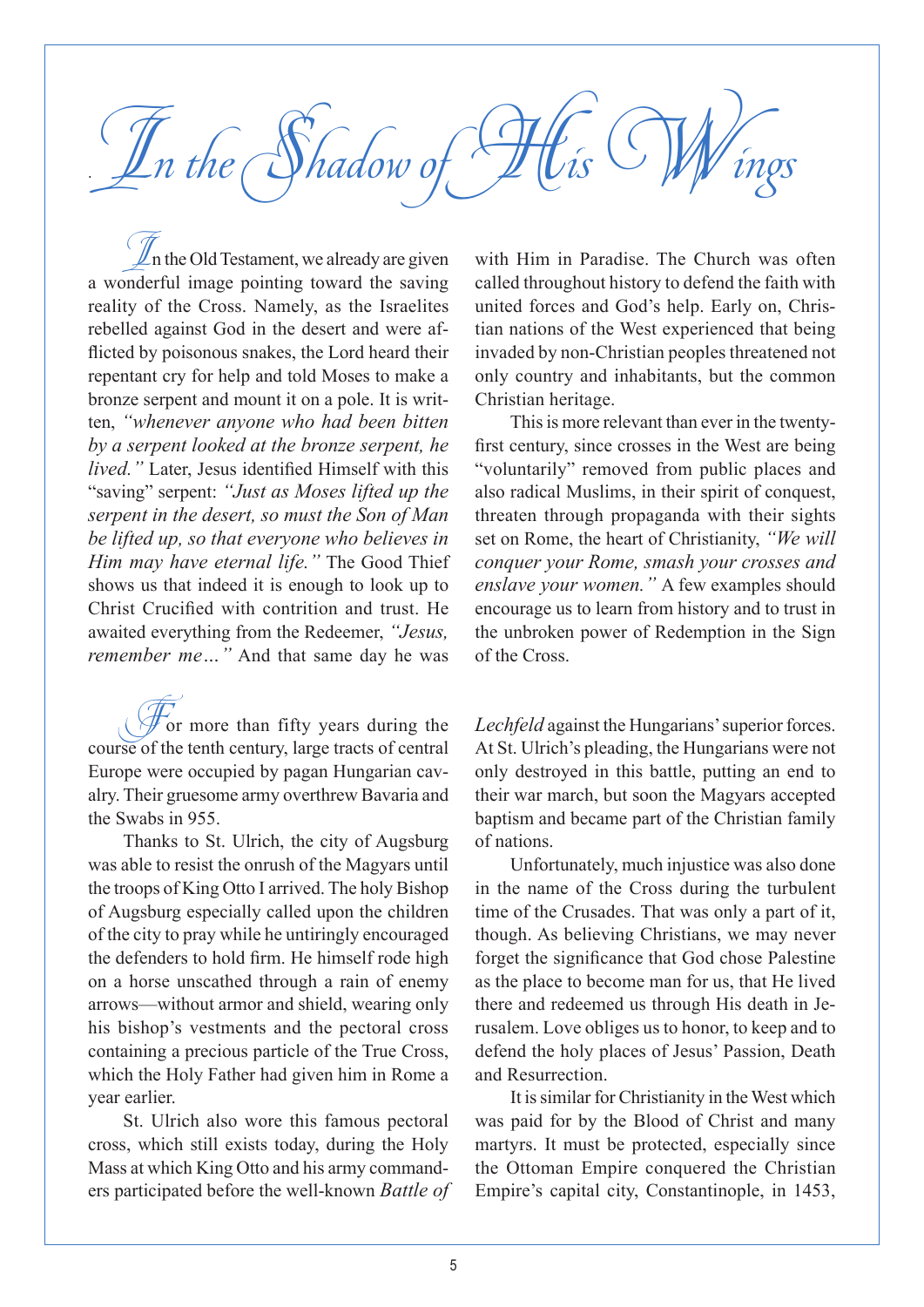and repeatedly attempted to spread throughout the West and make Europe submit to Islam.

Under the sign of Turkey's crescent moon, Europe was threatened in 1571 by the Ottoman fleet, considered invincible, in the Mediterranean Sea under the command of Ali Pasha. The conquest of Cyprus was an alarming sign for the

The great naval *Battle of Lepanto* took place on Sunday morning, October 7. Before it commenced, crosses were set up on all 211 Christian ships, and the 30,000 soldiers, together with the sailors, did what their commander Juan de Austria did on the flag ship "La Real", kneeling down before the cross with folded hands and imploring God and Mary for assistance. The "Holy League" defeated the significantly more numerous Ottoman armada. In thanksgiving for Mary's mighty intervention, Pius V declared October 7 a memorial: "Our Lady of the Rosary", reminding us to this day how Europe was saved.

Vienna is the door to western Europe, and, as such, it was the goal of the Ottoman Empire several times. In 1683, Grand Vizier Kara Mustafa, reached anew for the "Golden Apple", as the Ottomans liked to call Vienna. He besieged the city with a huge force for nearly two months while the citizens of Vienna, being only one-third in number, offered heroic resistance waiting for the imperial army to come to their aid.

In this extremely dangerous time, the blessed Capuchin and preacher Marco d'Aviano proved himself as the "protector and savior of Christian-

 $\mathbb{Z}_{\text{his}}$  was yet another occasion which made it apparent that on the grounds of these great battles a spiritual fight was raging. There are demons who blind the enemies of Christianity through arrogance, instill in them a thirst for conquest and lend them courage to die. However, as soon as the demons' power is taken away through prayer, forgiveness and receiving the Sacraments, they are forced to flee and the courage of the aggressor collapses like a house of cards and they fall into panic and confusion.

So, we as "ordinary people" can cooperate

"Rosary Pope" Pius V. With the greatest concern for the West, he united the quarreling Christian powers of the Mediterranean in a "Holy League" to fight against the Turkish power at sea. He called on all Christianity to storm heaven with the Rosary and had the Eucharistic Lord adored in monasteries and convents day and night.

ity". He not only stood by Emperor Leopold I in Vienna as a determined advisor and confessor, but as papal legate, he was also able to unite the Christian army generals under the command of the Polish king, Jan Sobieski. An inspiring preacher, he led the troops to contrition for their sins which, as Fr. Marco emphasized, were the actual cause of the scourge of war. He awoke in them enthusiastic trust in God's help. During Holy Mass in Sobieski's tent on the Feast of the Nativity of the Blessed Virgin Mary, Marco prayed deeply for Mary's aid and commended to the soldiers the battle cry "Jesus, Mary! Jesus, Mary!"

During the famous *Battle of Kahlenberg* on September 12, the Capuchin stood on Kahlenberg hill with a crucifix held high and prayed aloud, *"Ecce crucem Domini, fugite partes adversae—Behold the Lord's Cross, flee you enemy powers!"* He is also to credit that, through the attack of the Polish cavalry coming down the Kahlenberg hill, the Ottoman army finally fled in panic and was defeated. Remembering once again how the West was saved through Mary's intercession, Pope Innocence XI established the Feast of the Most Holy Name of Mary on September 12.

just as much as influential politicians—with the Cross of Christ more in our hearts than in our hands—that God's power and Mary's intercession have an effect on history.

There are still rulers today who have the courage to place their country and the people entrusted to them under the protection of the true King who triumphed on the Cross.

In 2016, on the Solemnity of Our Lord Jesus Christ, King of the Universe, a Holy Mass was celebrated in Poland at the Shrine of Divine Mercy in Cracow-Lagiewniki and attended by the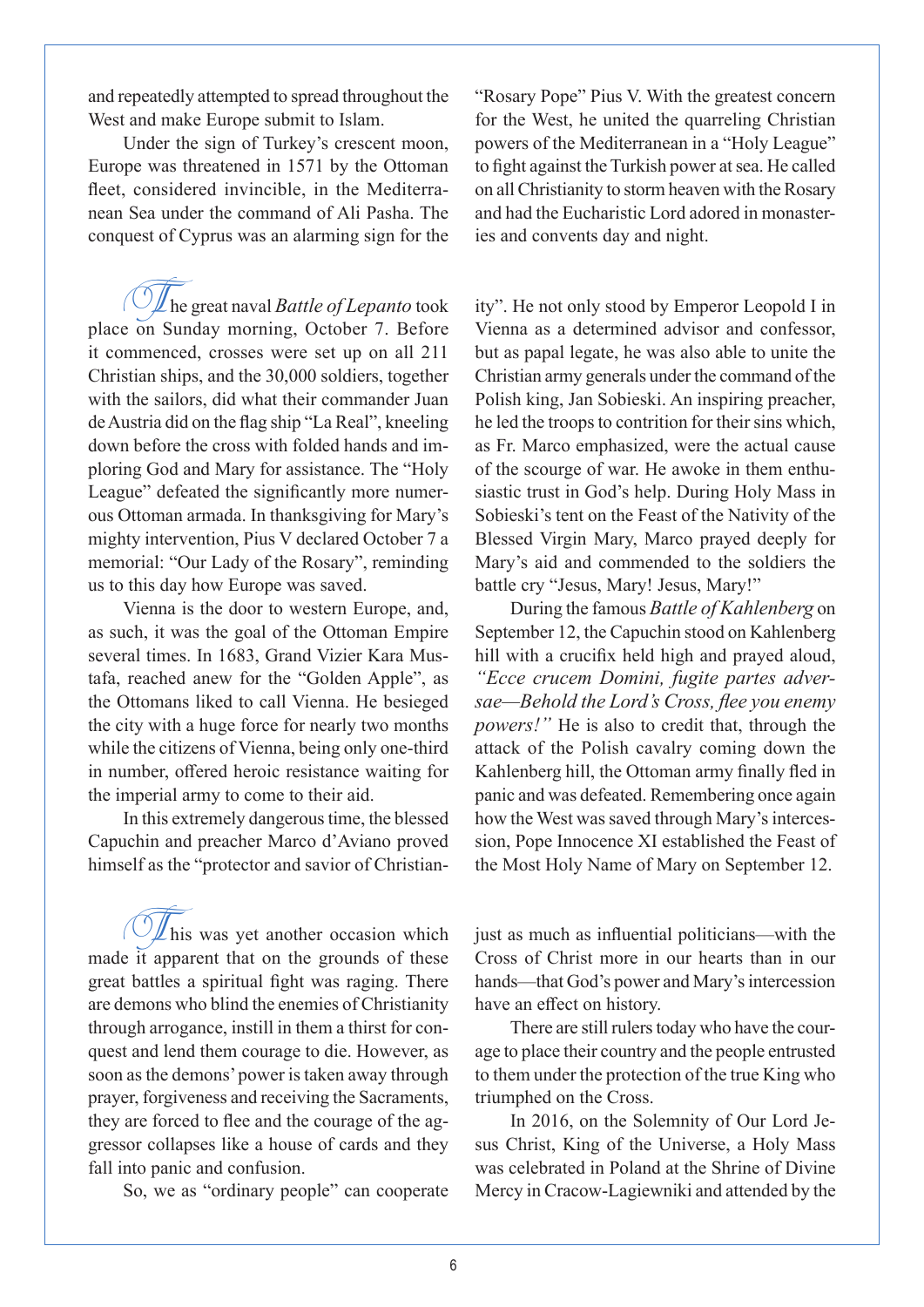country's president, Andrzej Duda, the Minister of Justice and other government officials at which Christ was enthroned as the King of Poland. In a serious time, bordering on both the Ukraine and

the Baltic, they found it important to express *"the national recognition of Christ's Kingdom and the submission to His divine will,"* and to ask Him for His special protection.

The greatest galley battle in history. The constant prayer of Christianity resulted not only in unifying, strengthening and guiding the Christian navy in the fight, but also in dividing the enemy. On the eve of the battle, commander Ali Pasha had a dispute with his ally, the former pirate Uludsh Ali, whom he urgently advised not to let the Christian fleet draw them out of the Bay of Lepanto into the open ocean. It was a similar situation in the siege of Vienna when, in the final battle, the Turkish military commanders could not agree on a united strategy against the two fronts from the town fortress and the Kahlenberg hill.

Coming to Life

*A modern-day mentor in spiritual life once gave the advice, "Do not look at your own wounds, otherwise you will fall into darkness. Rather, look at Jesus' wounds, and you will be healed." This experience was a great turning point in the life of a Russian Orthodox saint, Fr. Aleksey Metshov. He recognized the Lord's wounds particularly in those who suffer.*

 $\mathcal{I}_{\text{he}}$  peaceful, warm-hearted Aleksey would have loved to become a doctor, but his mother, who knew him well, often encouraged him to choose the priesthood instead. Since he greatly respected her, he followed her advice, and he was thankful to her for the rest of his life. First and foremost, he wanted to serve people and a priest can do that in a very special way.

Following his seminary training, he was chosen to read the Psalms in church. Orthodox seminarians who do not become monks are accustomed to marry before their ordination, and so Aleksey also married Anna Petrovna Moltschanova at the age of twenty-five and became the father of five children. He loved his family and gladly served as a deacon.

He was ordained a priest at the age of thirtyfour and was assigned to a little church in the center of Moscow which nobody attended. A very trying time lay ahead for this young, enthusiastic priest. He celebrated the long Orthodox liturgy every morning, but he was always alone. Fr. Aleksey trusted in the power of prayer, and he did not give up. He offered Holy Confession and Holy Communion every day and celebrated another liturgy at the church in the evening *"so that every believer on the feast of his namesake may hear the sung praises and pray along to his patron saint."* Every once in a while, someone looked briefly into the church when the bells were ringing, but very rarely did anybody stay for prayer.

This went on for eight years before someone looking for help came to Fr. Aleksey and received not only the Sacraments but also good advice and relief for his burden. Slowly the word spread that, in the Church of St. Nikolaus, there was a pastor who could read souls and whose prayers even worked miracles. The stream of suffering souls, alcoholics and the dejected grew from day to day. In the years of being alone and suffering, Fr. Aleksey had become a true spiritual father, a starets.

 $\mathcal{U}_e$  was only forty-three when his dearly beloved wife died and left him with all the children; the youngest was just six years old. Although he was used to suffering, he could not get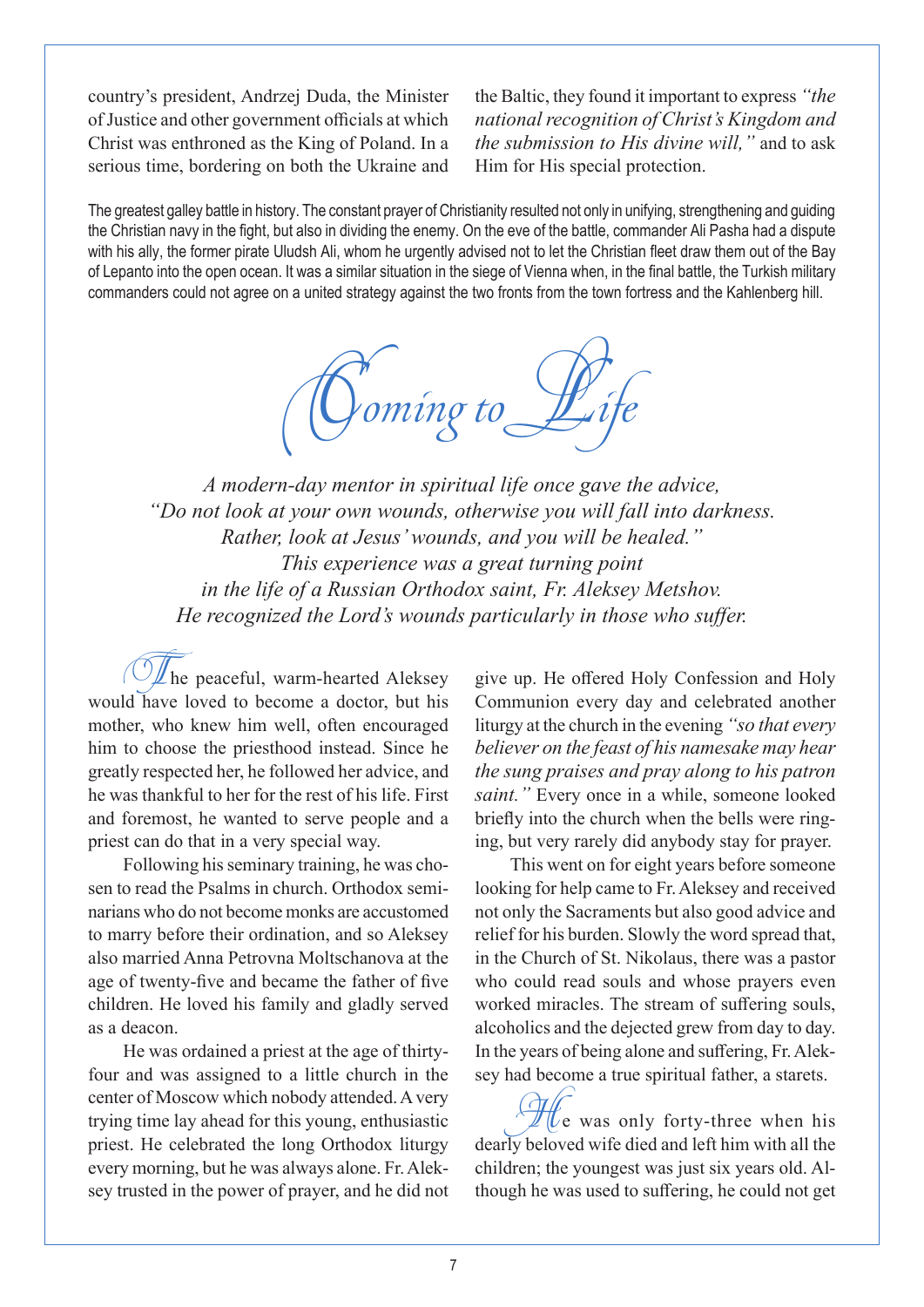over his loss. He fell into a deep sadness, locked himself up in his room and did not want to see anyone. God came to help him through another priest, seventy-three-year-old John of Kronstadt, a world-renowned shepherd of souls and miracle worker. When Fr. John saw Fr. Aleksey in his pain and dejection, he advised him, enlightened by God, *"Share your pain with that of the people, and your pain will be only half as great. Console, bless, pray and help the people as much as you can."* Then Fr. John spoke with him about the importance and the meaning of prayer, especially for a pastor. Fr. Aleksey wrote, *"I listened to Fr. John and started to see the sadness in the hearts of the others. My own suffering was drowned out in theirs. I found happiness again in my life, consoling the people, giving them warmth, loving them. From that point forward, I became another person. I truly came to life."*

From then on, Fr. Aleksey served the suffering Lord in all those who came to visit him. His merciful, forgiving love was his fortune; therefore, through him many found spiritual healing and the joy of the Resurrection in their hearts.

Main source: «Пастырь добрый». С.В.Фомин. М. «Паломник». 1997. Translated: "The Good Shepherd", Life and Works of the Starets of Moscowby S.W. Fomin

"When we see that someone is down-trodden, we should take the weight upon ourselves, give him reprieve and help as much as we can. The one who acts in this way and prays can completely deny and forget himself. Once we have understood this, we will not falter, no matter where we are or who we meet."

Until his death in 1923, the saint worked as pastor of the St. Nikolaus Church in Moscow where, today, his incorrupt body is venerated by countless pilgrims.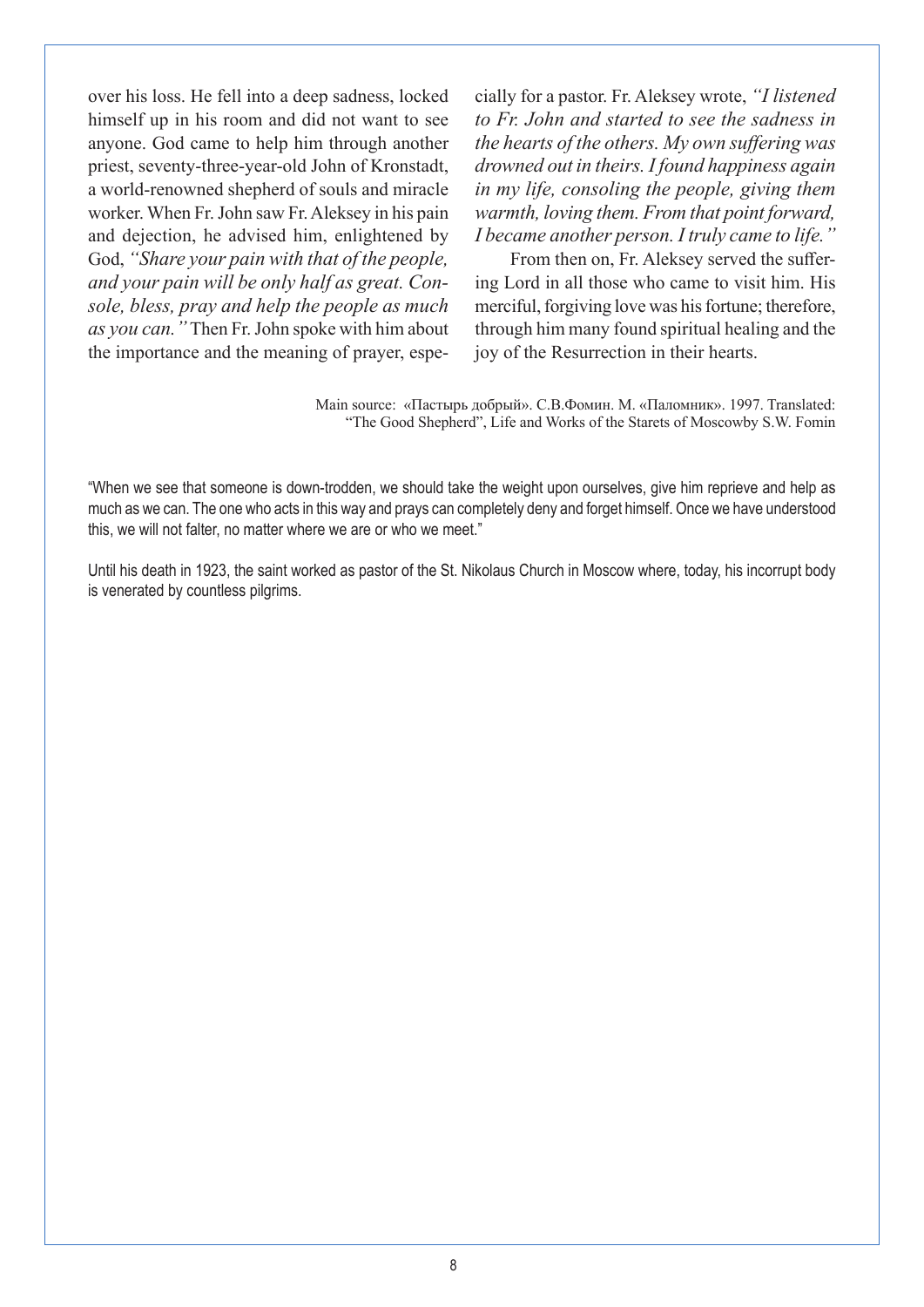The Height of God's Love

*Over the course of more than forty years, Servant of God Luisa Piccarreta wrote thirty-six volumes of revelations received in visions or that Jesus Himself revealed to her. "The 24 Hours of the Passion of Our Lord Jesus Christ", is a unique way to meditate and console the Lord in His suffering and, united with Him, to expiate for the sins of the world.*

ho is this extraordinary soul who also became known as "The Little Daughter of the Divine Will"? Luisa was born on Whit Sunday, April 23, 1865, in Corato, Italy and was baptized the same day, as was customary. Although by nature she was a joyful child, the girl showed a strong inclination toward solitude. The reason was that, from her earliest years, she had terrifying demonic nightmares and therefore sought refuge in prayer. When she received First Holy Communion at the age of nine, the Holy Eucharist became her passion. She motionlessly knelt and adored for hours before the tabernacle in her church. By doing so, she drew courage and strength to overcome

 $\mathcal{V}_n$  another occasion, Luisa, who was only thirteen years old at the time, was meditating on the Lord's suffering while working in her room when she felt such a pain and pressure on her heart that she gasped for breath. Needing air, she went out on the balcony.

What a touching scene she witnessed on the street below: *"I saw countless people passing below the balcony, led by my most meek Jesus Who was carrying the Cross on His shoulders and being pulled from one side to the other. I saw Him wheezing, His face dripping with blood. He raised His eyes, looked at me and sought my help."*

After this vision with a wrenched heart, Luisa went back into her room crying. *"How much You suffer, my Good Jesus! If only I could help You*  the fear of her nightmares.

At the age of twelve, she interiorly heard the voice of Jesus for the first time. Especially after she had gone to Holy Communion, the Lord taught her about love, the Cross, meekness, obedience and the hidden life, like the Holy Family lived in Nazareth. He encouraged the girl to contemplate His suffering of love often so that Luisa vividly had His Passion before her eyes. Fully immersed in this supernatural world of love and suffering, she experienced *"an unbounded ocean of light, which penetrated me with its fiery rays and enflamed a love for Jesus who had suffered so much for me."*

*and free You from these raging wolves, or if I could at least suffer Your torments for You in order to obtain the greatest possible reprieve for You. … It is not fair that You have to suffer so much for love of me and I, the sinner, don't suffer for You!"* 

From that moment, a desire burned in Luisa to obtain respite for her beloved Jesus, and He accepted her willingness. She had physical pains which no doctor was able to diagnose. For longer periods of time, Luisa was unable to get out of bed, and she finally had to drop out of school. Moved by the gentle and loving invitation of grace, the sixteen-year-old freely and consciously said yes to her vocation as a victim soul. She gave her "Fiat", her yes to everything that God would ask of her for the salvation of souls.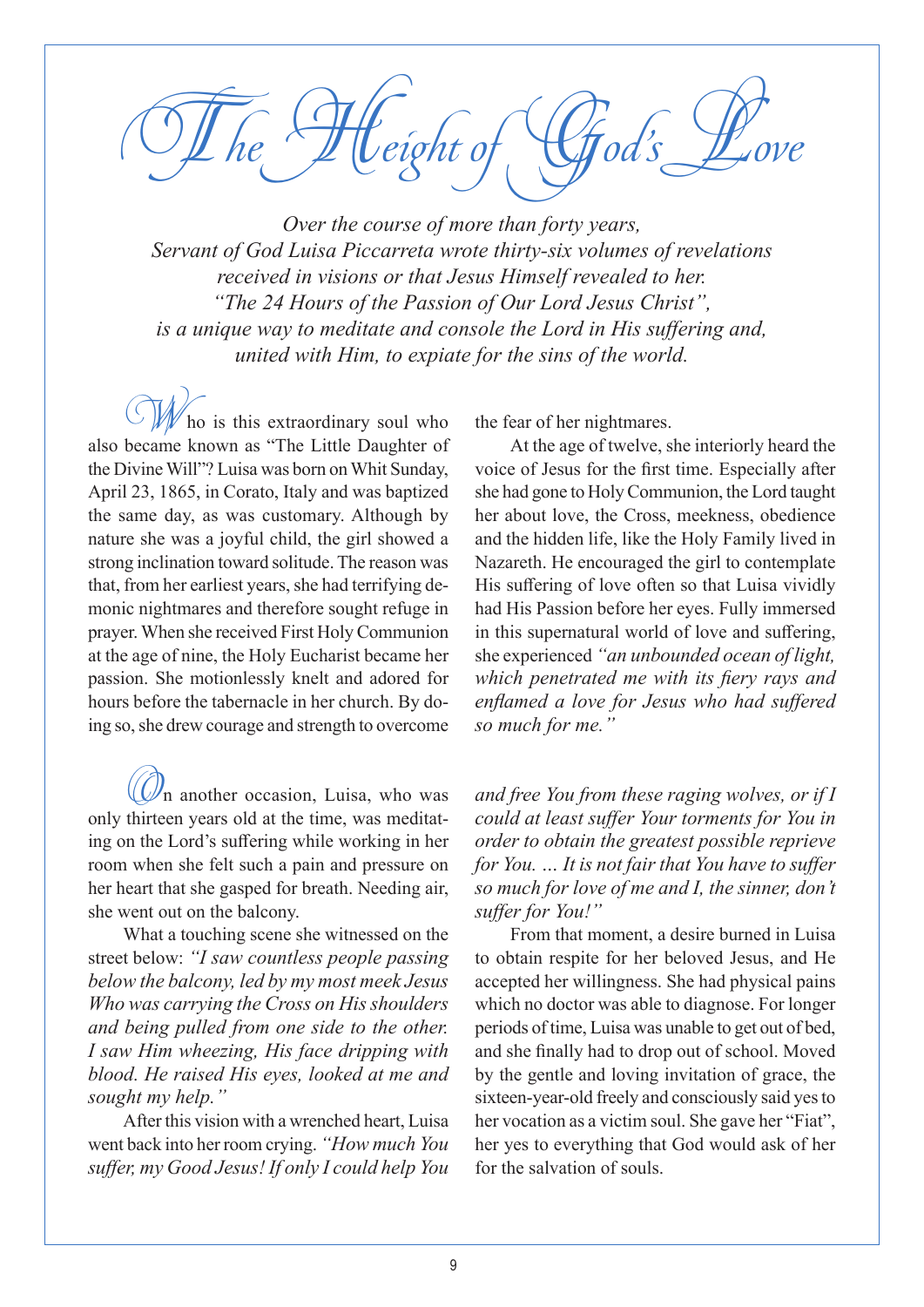From 1887 onwards—Luisa was now twenty-two years old—until her death shortly before her eighty-second birthday, the silent victim was confined to her bed. She suffered from a form of paralysis leaving her stiff as a board, even though she still showed signs of life.

When all medical means of helping her failed, her parents called a priest, Fr. Cosma Loiodice. To the astonishment of all present, the Sign of the Cross which the priest made over Luisa's tortured body was enough to return her body to its normal state of movement. Luisa suffered this expiation every night, and every morning, she lay completely stiff in her bed, bent over and motionless. Only a blessing in the Sign of the Cross given by a priest could release Luisa from her rigidness so that she could begin her day.

ith the bishop's support, she even received permission from Pope Leo XIII that Holy Mass be celebrated every day in her room. Following Holy Communion, she remained in prayer for about two hours, giving thanks to God. Around eight o'clock, she started with her work, doing embroidery to earn a little money. Her sister took care of her, and girls from the area often came to her for catechetical instruction.

God wanted to demonstrate through Luisa's life that Holy Communion is true nourishment. She lived for more than sixty years without food or water, living only from the Holy Eucharist. Her expiatory suffering remained hidden from the eyes of the world, but we do know that the Crucified One shared his wounds with her. At her wish, however, the stigmata remained invisible. From then on, Luisa frequently suffered the Lord's Passion, like Blessed Anne Catherine Emmerich or Therese Neumann. Although miracles happened at her bedside—even a child was raised from the dead—Luisa remained relatively unknown, because her life was unimpressive to the world.

In 1899, she started writing down her mystical experiences in obedience to her confessor, and the result was the work "The Kingdom of the Divine Will". She describes in it how man can return to the original grace of his vocation as a child of God, to live entirely in His Will and find the fullness of happiness. St. Annibale Di Francia was later commissioned by the bishop to examine her writings, and she published nineteen volumes of her diaries.

The Lord took this great mystic to Himself on March 4, 1947. The news of her death spread like wildfire, *"Luisa, the saint, has died!"* 

Translated from: Pablo Martín Sanguiao, Luisa Piccarreta, La Piccola Figlia della Divina Volontà, Edizione Segno 1992

A vast crowd of believers came one last time to see "the saint", as they all called her. The beatification process has been completed at the diocesan level, and the Congregation for the Cause of the Saints in Rome has been working on it since 2006

Tews of the  $\bigcirc$  ross

hat message does this great soul of the previous century have to give us about the Cross? Incredibly good news, namely, that the Cross is the pinnacle of the revelation of God's love to us. Luisa describes in the "Hours of the Passion", what she saw in the visions and heard from Jesus. These words are surely among the most beautiful ever said or written about the

Cross. *"My Jesus, unable to contain the Fire that devours You, You pant, moan, sigh, and in each moan I hear You say, 'Cross!' … And You exclaim,'O Cross, beloved and longed for, You alone will save My children, and I concentrate in You all My Love!… Adored Cross, finally I embrace you. You were the longing of My Heart, the martyrdom of My Love. But you,*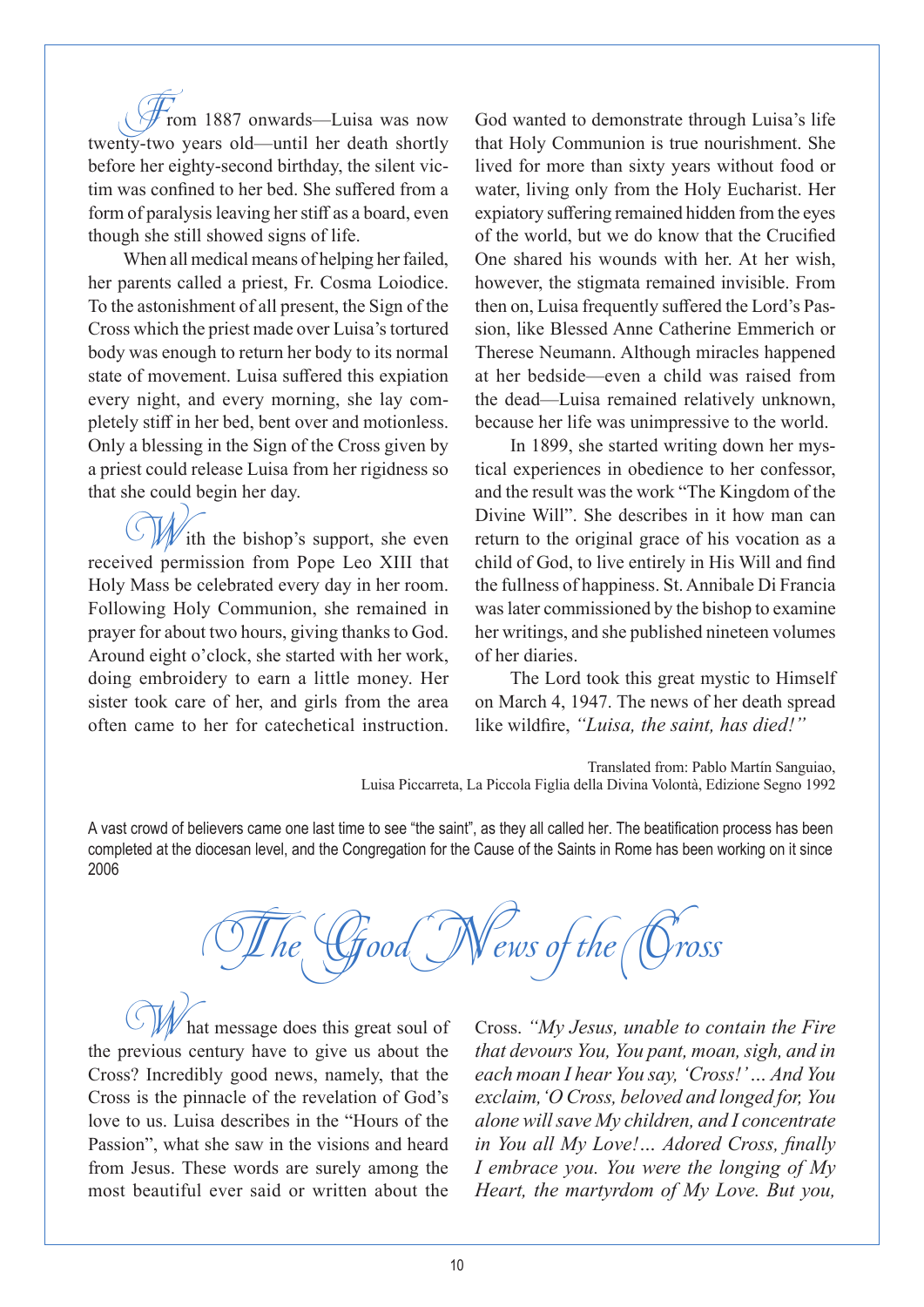*O Cross, have delayed until now, while My steps were always toward you. Holy Cross, you were the goal of My desires, the purpose of My Existence down here. In you I concentrate My whole Being, in you I place all My children, and you will be their Life, their Light, defense,*  *custody and strength. O Cross, it is true that you are My Martyrdom, but in a little while you will also be My Victory and My Most Complete Triumph; and through you I will give abundant Inheritances, Victories, Triumphs and Crowns to My children.'"*

The Defeated Defeats

*On Calvary, Jesus appeared to be defeated on the Cross, a loser; but, the Resurrection shows that, in the end, He was the victor. Hungarian Cardinal Mindszenty always carried with him a picture of the Crucified Lord with the words, "The Defeated defeats" and from it drew the strength to remain faithful to Christ, even during the terrible tortures in prison. It was the same for a Romanian, Blessed Vladimir Ghika (1873-1954).*

 $\mathbb Z$ he cross accompanied the Romanian prince Vladimir from his earliest years. He was born in Istanbul on December 25, 1873, the fifth child of the noble family Ghika, and baptized and confirmed in the Orthodox Church. His family moved to Paris in 1878, when his father was named the Ambassador to France. Yet before he even arrived, John Ghika died following a bought with pneumonia. This was the first great, painful loss for little Vladimir!

Then, in the French school, he learned about the Catholic religion through his friends and was burning with desire to make a First Holy Communion with them. His mother was outraged, *"Think of your ancestors! You, the descendant of Greek Orthodox princes, want to become a traitor?"*

Vladimir later admitted, *"I waited sixteen years before I decided; the longer I waited, the more my soul caught fire. This call was present to me even at night!"* The inner suffering was his hidden cross; in addition to this, there was a further humiliation, namely, his poor health. Although Vladimir graduated with honors in Paris,

he had to renounce his planned diplomatic career when he himself caught pneumonia.

Yet, precisely through this sacrifice, God was able to reveal his true vocation step by step. He went to Rome for six years with his brother who had been called to the Romanian embassy in Italy. He later described these years as *"a time when the Catholic faith seized my spirit and my heart."* Vladimir understood that unity among Christians could only be realized under the authority of the Pope, the Successor of St. Peter.

In 1902 in Rome, therefore, he officially converted to the Catholic Church with his cousin, Queen Natalia of Serbia. This step was a scandal, however, not only to his own family but for the Romanian Orthodox faithful. His mother, who intuitively feared that her son might become a Catholic priest, turned to Pope Pius X personally, requesting him to discourage Vladimir from such plans. The holy pope did, as a matter of fact, recommend that the prince remain in the world and testify to his faith there. Vladimir received yet another blow, but he obeyed! When an Orthodox monk who was touched by his decision asked him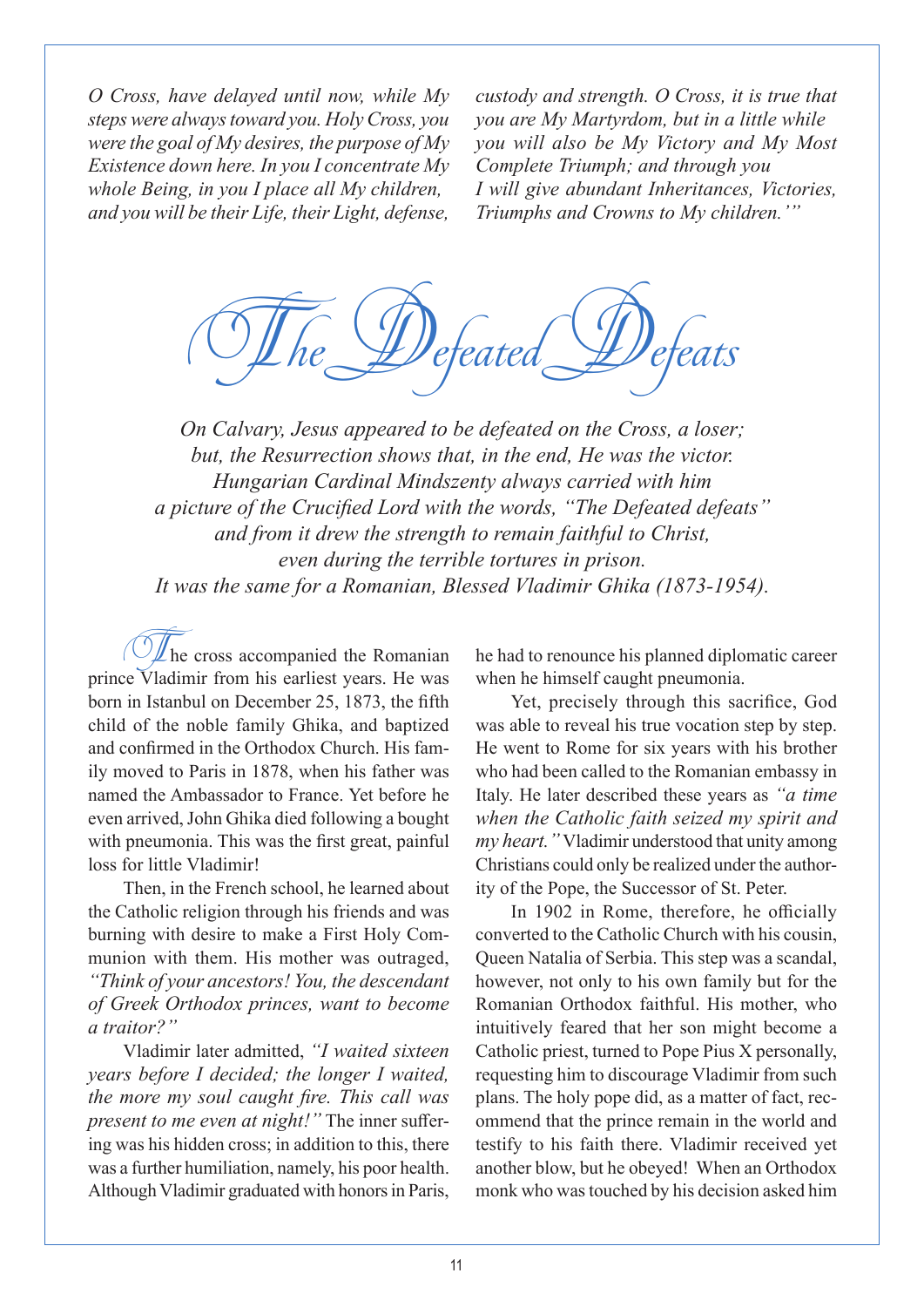why he had become Catholic, he simply answered, *"In order to become even more orthodox!"*

His great model was St. Josaphat, who gave his life as a martyr for the unity of Orthodox believers with the Holy Father in Rome. Vladimir wanted to work towards the unification as a lay person through charity. Orthodox Christians, Jews, non-believers, everyone should experience

V*ladimir was the heart of this operation, which he formed in a very priestly spirit. He called taking care of the poor the "Liturgy of the neighbor". "A poor person sees Christ coming to him in the form of the person who is helping him—and for the benefactor, in the poor appears the one to whom he bows down, the suffering Christ. Therefore, it is a single liturgy because when this act is fulfilled as it should be, Christ is found on both sides. Christ the Savior comes to the Christ who suffers, and they complement one another in the glorious and blessed Christ who is Risen. In this way, the Eucharistic liturgy celebrated on the altar is extended in the visit to the poor. It is nothing other than prolonging the Holy Mass throughout the day and throughout the whole world, like in circles which, starting with Holy Communion in the morning, concentrically spread out further and further."*

When Princess Alexandrine, Vladimir's mother, died in 1914, he questioned himself anew

He accepted every cross that he encountered in his apostolate with indescribable meekness and, thereby, won over for God with much patience even aggressive atheists. He experienced that accepted suffering conquered all evil and became a blessing for himself and others. He witnessed how God worked miracles through him with the Sign of the Cross.

After Pope Pius XI gave Fr. Ghika the title "Protonotary Apostolic" in 1931, his apostolate led him to Japan. There, he visited a friend, Admiral Yamamoto, who had converted to Catholicism and arranged an audience for him with Emperor Hirohito of Japan.

the testimony of love of neighbor in action, in order to open up for the fullness of the truth.

The thirty-one-year-old prince set up, at his own expense, a walk-in medical clinic in Bucharest together with Sr. Pucci, a Vincentian. Soon a group of about one hundred "Ladies of Charity" from upper-class Romania and a young doctor started working there together.

about whether he had a vocation to the priesthood. A believer helped him to decide with the words, *"A single Holy Mass which you celebrate would do infinitely more for the souls than all the good you could do through your activities if you remained in the world."*

On October 7, 1923, in the presence of many representatives from royal European families, Vladimir Ghika was ordained to the priesthood at the age of fifty by the Archbishop of Paris. A very blessed work immediately ensued. Wherever he went on his many pastoral trips, he spoke about God with people from all different confessions, and often the people to whom he spoke converted—rich or poor, well-educated and even Satanists.

Above all, he led the souls to a deep contrition and, like his model St. Josaphat, gave absolution in the Sign of the Cross no matter where he was, whether in the train, at the café, in the theater or concert hall; they called him the "Street Confessor".

For this special occasion, Fr. Vladimir learned by heart *"May Almighty God bless you"* in Japanese, even though it had already been explained to him that it would be impossible to bless the Emperor because he himself is a god.

The sovereign spoke at length in French with Fr. Ghika and shared with him his great need, that although he had daughters he did not have a successor to the throne. Fr. Vladimir trusted in the Lord and responded to the ruler, *"Your Imperial Highness, I will give you God's blessing, and God will give you a son."* They both stood up after their conversation, and the Emperor bowed his head.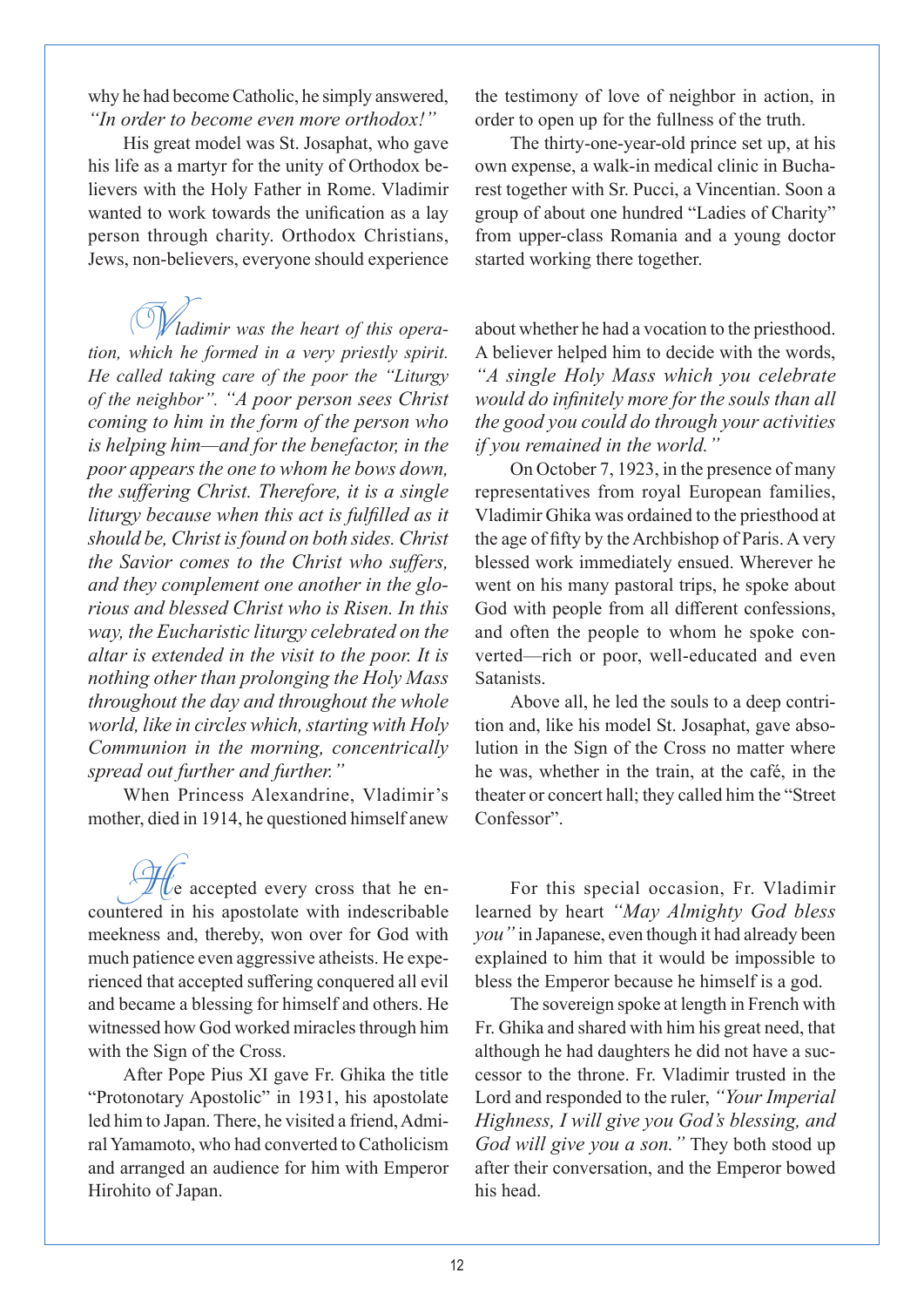As Fr. Ghika raised his hand to make the Sign of the Cross and speak the blessing in Japanese, the horrified diplomats present rushed at him to stop him from what he was about to do; yet, their "god on earth" gave a sign to let the stranger continue. One year later, the Emperor was holding a son in his arms.

This is only one of the many hidden miracles which Fr. Vladimir obtained through his priestly blessing. The greatest, however, were the miracles of consolation and hope which he worked in the military prison from 1952-1954, where priests and laity alike, accused of being "Vatican Spies", were locked up and tortured by the Communists.

In prison, Fr. Vladimir repeated in his heart over and over again the words, *"Lord, I believe in your goodness more than in that which is making me suffer and more than in my torment."* So, for his fellow prisoners he became a light in the terrifying darkness of the dungeon.

He was now eighty years old, and despite being five-foot-nine, he only weighed one hundred and ten pounds. Yet, Fr. Ghika remained unshakable, even during a farce trial which extended his prison sentence for three more years. *"If you know how to take the pain of your neighbor upon yourself, then the Lord will take yours upon Himself and make it His own, in other words, use it for Salvation."*

The gloomy prison cell was transformed into a church in his presence. Fr. Vladimir gave the prisoners strength to accept their suffering from the hand of God as expiation; and, therefore, he radiated a deep peace. One witness recalled, *"I saw true freedom in this person. The prison walls did not exist for him. He was free because he did the Will of God."*

In January 1954, the eighty-one-year-old prisoner Ghika was deemed incapable of work and moved to the infirmary where his life slowly and in constant prayer came to an end on May 16. He was heard saying, *"Lord, don't leave me. I cling to Your love in order to triumph over my enemies."* He offered his life for the unity of the Orthodox and Catholic Church and for his country Romania.

Main source: Antonio Maria Sicari, Ritratti di santi, Bd. 9, Beato Wladimir Ghika, S. 123 ff., Mailand 2006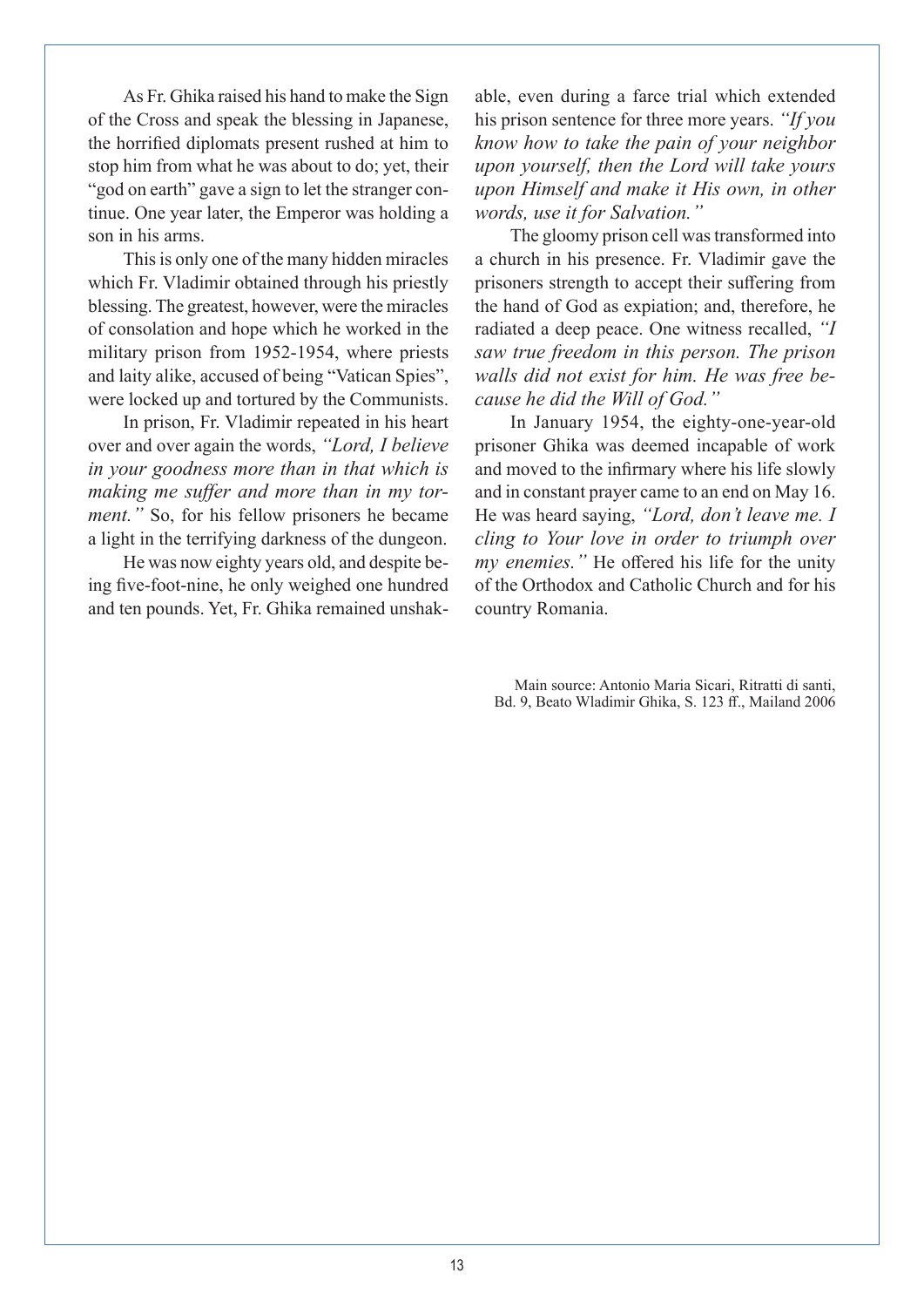issing the  $\bigcup\mathcal{M}$  issionary

Pietro Molla, an engineer, met the radiant Gianna Beretta at a First Holy Mass on December 8, 1954. It was *"the meeting of a lifetime"* for him. Reminiscing, he described the thirty-twoyear-old surgeon and pediatrician, ten years his junior, as, *"beautiful, intelligent, and kind. She loved to smile. She was a modern, elegant woman. She loved the mountains, skiing, flowers, and music."* They came to know each other better and ending up falling in love. In her first love letter, Gianna wrote to Pietro, *"I want to make you truly happy and be the woman you've longed for: good, understanding and ready for the sacrifices which life will ask of us."*

They married, and their joy was complete. Through their unity with God, it was even more lively and deep. It was not long before Gianna had the satisfaction of being a busy mother of three children who felt the necessity after each birth to thank God and give a large donation from her savings to the missions. Despite difficulties during the pregnancies which had brought Gianna to

 $\mathbb{Q}$ n Holy Saturday, April 21, 1962, she gave birth to healthy little Gianna Emanuela. At this point, they all should have breathed a sigh of relief and started celebrating Easter, but Gianna's condition rapidly deteriorated. She was diagnosed with peritonitis. Even when the severe pains were greater than the resilient Gianna could handle, she turned down any pain medication because she wanted with a clear mind to be able to unite herself with Jesus as long as possible. She put a handkerchief in her mouth to keep from groaning. Pietro did not leave his wife's side for one minute during the Easter Octave, and when she received Jesus, her thankful smile revealed how much strength she drew from it.

Sr. Virginia, Gianna's younger sister who

her limits, she still prayed to God with her little children for another baby.

In August 1961, she announced that they were expecting their fourth. In the second month, however, a large, rapidly-growing tumor was discovered on her uterus. From the beginning, Gianna was determined to save the child at any cost. She prayed intensely with Pietro and their three children.

When their only option left was to operate, she instructed the doctors, *"No matter what happens to me, I am ready to do anything to save my child."* To everyone's relief, the operation to remove the benign tumor was successful, and the courageous mother kept her child. Nevertheless, she was not out of harm's way!

*"A few days before the birth, something touched me deeply,"* Pietro said. *"Gianna was leaning against a piece of furniture in the hallway. … She leaned toward me and said, 'Pietro, if you have to decide between the child and me, don't hesitate. Choose the child, I beg you! Save the child!"* 

had studied medicine with her and worked as a Canossian and missionary doctor, arrived as if by providence on Tuesday from India. *"You are finally here!"* Gianna whispered relieved. *"Virginia, if you only knew how painful it is to die and have to leave behind tiny little children!"* 

Sr. Virginia remained with her throughout her agony. She recounted, *"In the evening, Gianna had a serious collapse. She asked for a priest. Since he was not immediately available, and one obtains a plenary indulgence for devoutly kissing a crucifix, I gave her my missionary cross assuring her that Jesus, in His infinite goodness, had forgiven even her slightest inadequacies. She took it in her hand, lovingly kissed it and immediately felt better physically.*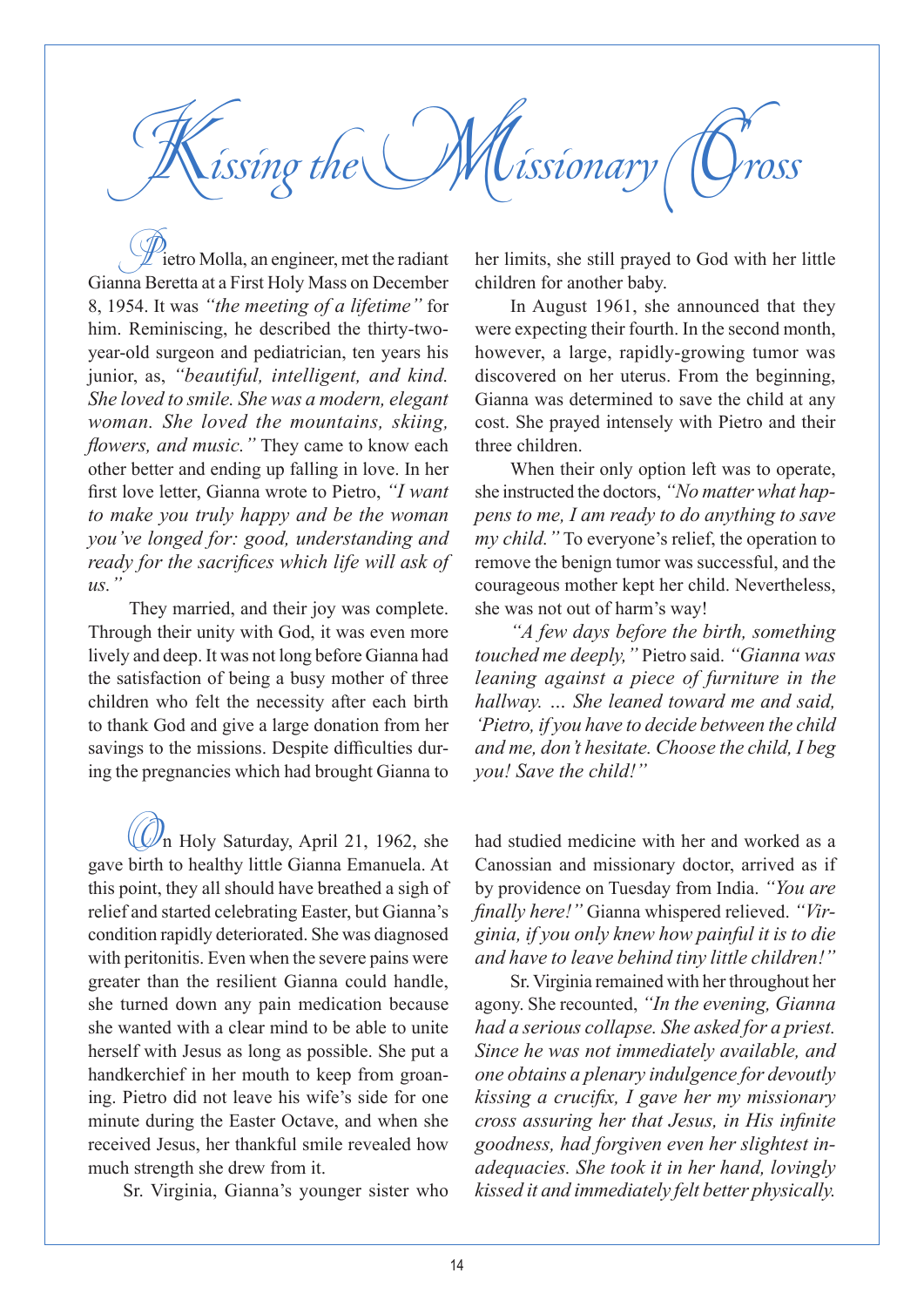*Shortly thereafter she said, 'If you only knew what consolation I received in kissing your cross! Oh, if Jesus' wounds did not console us in such moments! … If you knew how differently things are seen from a deathbed. Some things seem so worthless which, during life, were given such great importance.' She drew strength to suffer from a short but profound prayer of the heart: 'Jesus, I love You! Jesus, I adore You! Jesus, help me!'"*

Pietro brought Gianna home as she wished, and Sr. Virginia whispered to her sister, *"Take courage, Gianna! Mom and Dad are in heaven waiting for you! Would you like to go to them?"* Gianna expressed her yes by blinking her eyes. She repeated until the end, *"Jesus, I love You! Jesus, I love You!"* On April 28, 1962, the Saturday in the Octave of Easter—the

ietro gave an interview in which he described what he had experienced in those difficult days. At first, he frankly admitted, he was down and discouraged and asked himself how the prayers of so many people to save a mother and child had not been heard. He went to the funeral filled with a deep sadness. Yet, in these sorrowful hours, the children were a true consolation for him. *"The children, with their simple faith which was stronger than mine, left me no way out. 'If Mom is in heaven and she is okay, then* 

day on which her daughter was baptized and, like her siblings, consecrated to Our Lady—Gianna passed on to eternal life at the age of thirty-nine.

She commended herself to God, trusting that He would take care of her family and the four children. And so He did. Yet, Divine Providence went even further. The day she died, He allowed a ray of His glory to shine forth—once the death of the young doctor and mother was made known, a true pilgrimage to her coffin commenced. Whole flocks passed by the open casket in gratitude and amazement: mothers and their children, doctors and patients, employees from the company where Pietro worked, farmers, teenagers, sick and elderly. The parish priest of Ponte Nuovo never heard so many confessions in his life for many sought reconciliation with God before they entered the house of the deceased.

*why are you crying?' they asked. On the way home from Holy Mass, five-year-old Pierluigi, the oldest, turned to me and asked, 'Does Mom still see me? Does Mom still hear me? Can Mom still touch me? Does Mom still think about me?'* 

*"I spontaneously answered yes four times and asked Jesus to give me this same certainty. Although the children were so little, they helped me so much. They were a powerful incentive to keep living life to its fullest."*

> Source: Hildegard Brem OCist, In der Freude der Liebe, Gianna Beretta Molla, Salterrae 2005

Pietro Molla had the joy, together with his family and especially with Gianna Emanuela who greatly resembles her mother, to be present in St. Peter's Square when Pope John Paul II beatified and later canonized his beloved Gianna.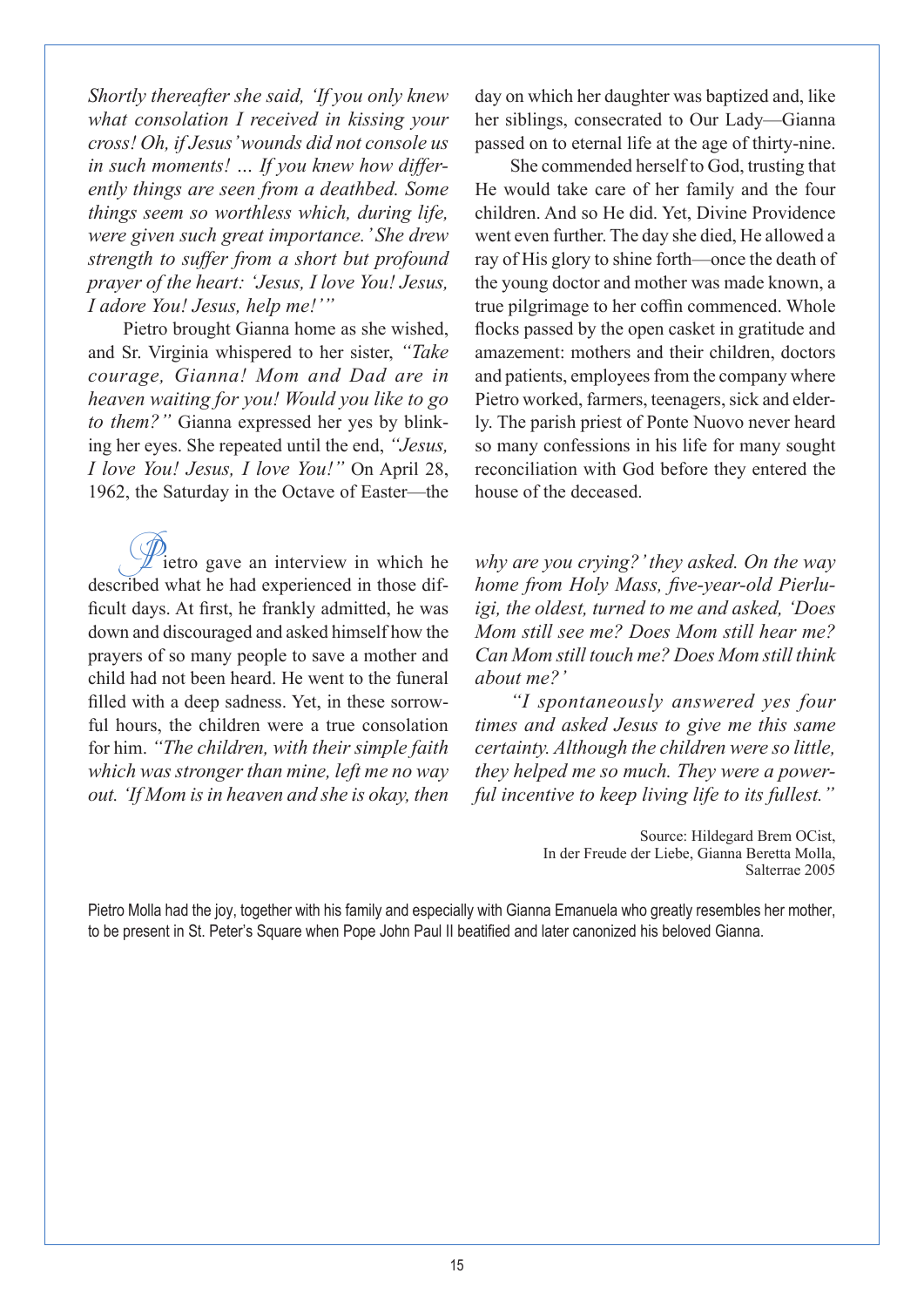$H$  lelper in the Mission

*It is truly a great grace to unite one's cross with the suffering of Christ so that by carrying the cross when one is sick and in bed, one is even transformed into a missionary. God wants to transmit this grace, and the indescribable inner consolation that streams forth from it, to everyone who suffers. Fr. Hernán Jiménez from Mexico, the rector of the international center of studies for the Legionaries of Christ in Rome, recounts the story of his friend Lauro's cross.*

 $\mathbb Z$  was assigned to northern Italy in 1991. One day, I went to visit a twenty-seven-year-old man named Lauro in the city Novara. It was my first encounter with somebody who had AIDS, someone formerly addicted to drugs. In the terminal stage of illness, everybody experiences a monotony of the hours, which drag on under the weight of an irrevocable reality; one anticipates nothing other than a certain death. Lauro made his confession and received Holy Communion for the first time in many years. Afterwards, I continued to visit him. The role of a priest who visits an ill person is transformed in the shortest amount of time from a priest who was a friend into a friend who was a priest. And that's how the miracle happened. One day, I was on the way to visit Lauro. I suddenly thought to myself, *"You just go there, spend a half hour with him, joke with him and listen to his confession. But then you leave him alone again in his martyrdom and go back to your own world. Enough! You cannot go on like that!"*

et, at the same time, I did not know what more I could do. Suddenly, I heard a voice in the car which spoke to me so clearly and distinctly that I turned around to see who was there, *"Stop at the next church and ask for a crucifix."* Then I heard the same thing again. I knew that it came from inside me.

I pulled over at the first church along the way—luckily, I knew the priest—went inside and told him, *"I need a crucifix."* 

*"A crucifix?"* the pastor asked surprised.

*"Yes, I have to bring it to a man who is ill!*" We went into the sacristy, and he gave me a dusty cross. I thanked him and went back to my car. I was still a half an hour away from my destination. In order to concentrate and understand what I should do now, I turned off the radio.

At first, when I arrived, I wanted to go into his house without the crucifix, saying in my heart, *"Lord, if You don't help me understand what You want of me, I'm going to leave You here."*  As I was getting out of the car, I turned around one more time and saw a ray of sunlight shining on Jesus' body on the cross. Immediately, I understood what the Lord wanted. I took the cross and went inside. I spoke with my friend about God and the world like we always did. Yet, at the end, I said to him, *"Lauro, I brought you a gift, but it depends on you. Do you want it?"* 

*"Yes, Padre!"* 

*"But it will be tough for you,"* I warned him and asked him further, *"Do you want to be a missionary?"*

Lauro's big eyes looked at me perplexed from his thin face. Then I showed him the cross. *"Look closely at the cross. Jesus is the only one in the world Who knows you to your very depths and understands you. You are bound to your bed as Our Lord to the Cross. Your wounds hurt you; His nails cause Him indescribable pain. It seems to you that the hours of the*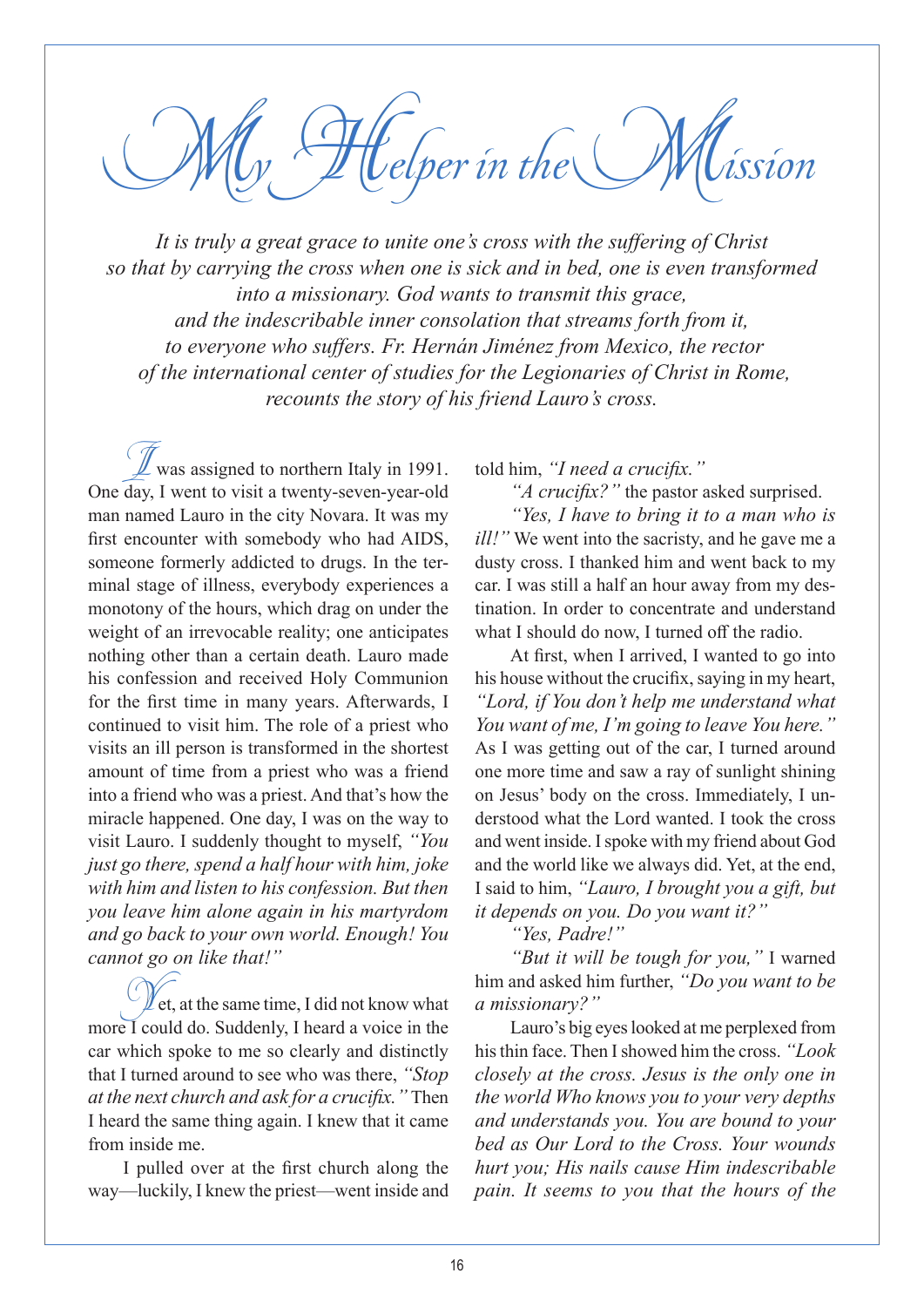*night never end, and the temptation to despair creeps up on you. He called out to His Father, 'Why have you abandoned me?'"*

Out of the corner of my eye, I saw how the ill man looked captivated at Jesus on the cross. As a priest, I suspected that a miracle of grace was taking place here, and I continued,

*"Lauro, look at the difference between you and Him. He is innocent and gave Himself for us. You, on the other hand, are guilty. You brought your fate upon yourself. He, on the contrary, took it upon Himself for you, to give meaning to your suffering. You are both facing death and you are in similar situations. But you, Lauro, have a power, an infinite treasure, which you haven't offered up yet: pain, loneliness and, sometimes, even fear. Don't waste them! When you take your heavy suffering and unbearable pain and say, 'Jesus, You on the Cross understand me. I sacrifice them all to You. I want to save the world with You,' nobody will be able to stop you. Then you are a source of grace. Do you understand this?"*  He silently nodded and tearfully stretched out his hand to take the cross.

*"But I am not finished, Lauro. Do you want to help me in the mission? You know, I have been asked to open a seminary here in six months. I need a house, permits, money and young men with vocations to the priesthood. On top of that, I have difficult cases to* 

 $\mathcal{L}_{\text{he}}$  day the seminary opened, while I was celebrating Holy Mass for the dedication and thinking of Lauro, God took him to Himself. Lauro's mission had been fulfilled. He was buried with his "mission cross" on his chest. Unfortunately, I could not attend the funeral; but when I visited his mother later, she told me some details from Lauro's life.

 During his last months, he always asked from his bed that the crucifix be held before his eyes. Then he prayed for hours before it while she read the list of difficult cases to him. He would pray

*attend to every day, and I don't know how I should do it all anymore. That's why I am asking you to help me as a missionary! If I have a difficult situation to take care of, I will call you. You can pray for the young people and offer up your pain for them and for the future seminary. I really don't know, Lauro, how I should continue alone, but together we can do it. Will you help me?"*

*"I am ready. I am ready,"* Lauro agreed, nodding his head. Then I laid the cross on his chest. He held it with one hand and closed his eyes. I silently started to leave, but turned around toward Lauro one more time. He was completely with Jesus and no longer realized I was there.

After that day, we talked on the phone at least twice a week. *"Padre, how's it going?",* he would ask.If I entrusted difficulties to him, Lauro responded, *"Don't worry about it, Padre. I have horrendous pain right now. I offer it all up for you. But you have to pray too! I sacrifice. You pray. We're a team, aren't we?"* I

In such moments, I distinctly felt that Lauro was the missionary, that he was strong. With time, the number of difficult cases increased. Whenever I visited my sick friend, I told him about achievements, difficulties and gave him names. He noted every detail in order to offer it up on the altar of his suffering. Over the course of three months, permits, first vocations, material support and conversions all came through.

profoundly and then say weakly, *"One more, mom.*" Then she would read the next name to him. Lauro's mother did not know, however, what his mission was all about.

When I mentioned the church from which I had picked up the cross, she started to cry: *"From where exactly did the cross come?"*

*"From the parish in Pernate,"* I told her. She sniffled and shared with me very moved, *"That is where we were living when Lauro was born. He was baptized in that church thirtythree years ago."* 

Translated from: Thomas u. Valentin Gögele LC, Das ganz normale Wunder, 100 Glaubenszeugnisse von katholischen Priestern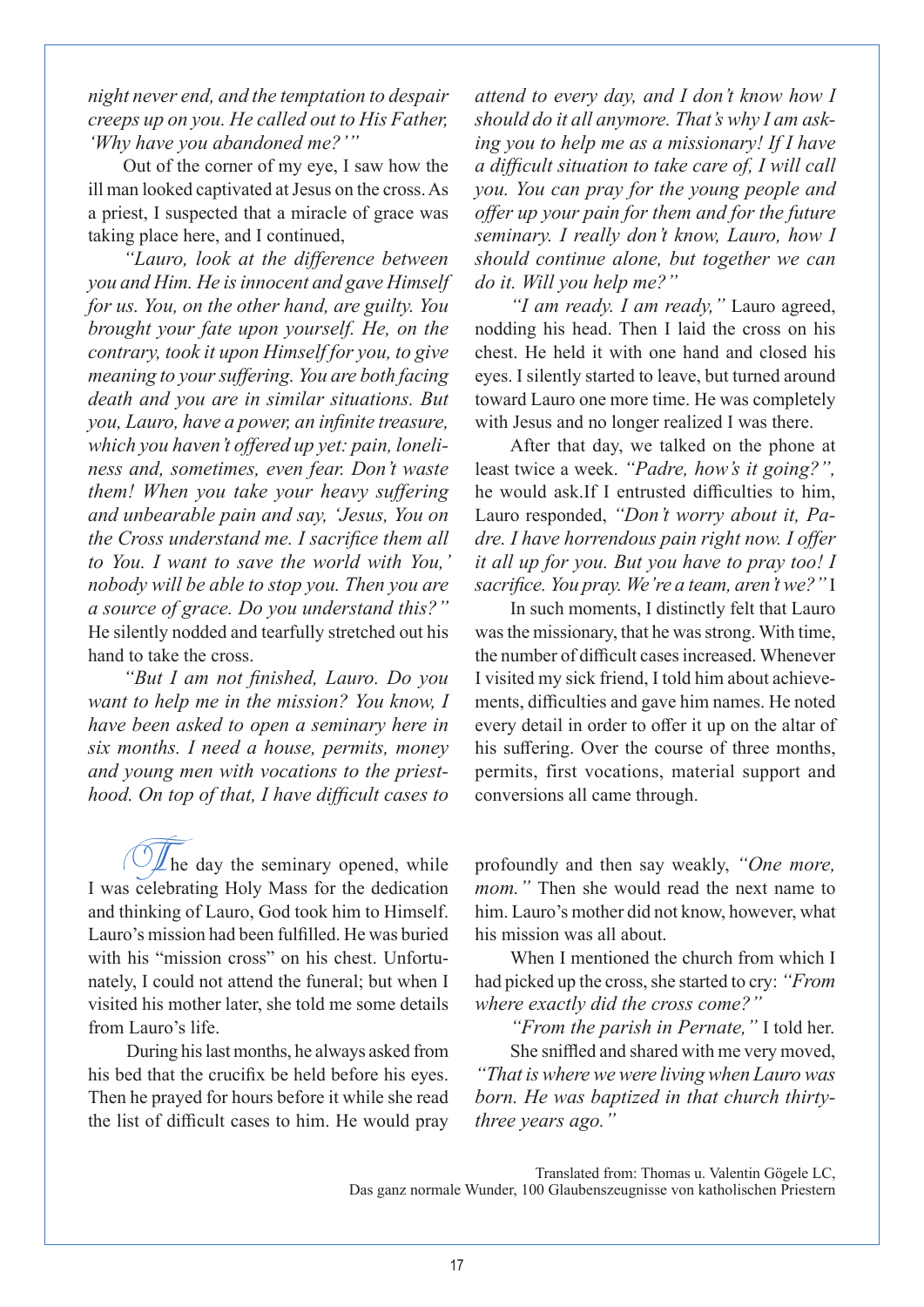Wood and CW

*Francis Xavier Van Thuân had been a bishop for only three months in Saigon when he suddenly was imprisoned on August 15, 1975. Amidst isolation and gruffness, Francis nevertheless understood one night in his cell, "You are still very wealthy. You have the love of Christ in your heart. Love everyone as Jesus loves them." He promised Jesus, "I will follow You in Your Passion and Resurrection." So, the cross he accepted became a powerful key in Van Thuân's hand which opened his own heart and the hearts of his friends and enemies to unexpected, new graces.*

Later in life, Van Thuân often recounted an event which was very important to him. "I was carving wood one afternoon in Vinh-Quang Prison, in the north Vietnamese mountains. I asked the ubiquitous guard whom I had befriended,

*"'Would you allow me to cut a piece of wood in the shape of a cross?'*

*"'You know that any religious symbol is strictly forbidden.'*

*"'Just as a souvenir.'*

*"'No, it is too dangerous for both of us.' "'But you are my friend,'*

*"*I continued to beg. *'Just look the other way and let me do it. I will be very careful,'* I pushed. He turned his back and walked away. So, I cut a piece of wood in the shape of a little cross which I hid in a piece of soap and kept until the day I was released. I always carried it with me. Encased in a little metal, it became the cross of my imprisonment and later my pectoral cross.

*"* In another prison close to Hanoi, the capital of North Vietnam, I asked a guard whom I had befriended, *"'Could you get me some electrical wire?'*

*"'Do you want to hang yourself or what?'* he asked me shocked.

"With a smile, I said no.

*"'Then why do you need electrical wire?' "'To make a chain so that I can hang my cross around my neck.'*

*"'But how do you want to make a chain out of wire?'*

*"'Oh, I can do it! If you bring me a pliers, I'll show you how.'*

*"'Too dangerous!'*

*"'But we are friends!'* Hesitantly, he gave in, *'Okay, I'll bring the wire with me tonight at seven o'clock when I come for guard duty. And I will talk my colleague into taking the night off, because if he caught wind of this, he would immediately denounce us. Let's do it then, but we have to finish in four hours.'* Together, we fabricated my chain; we finished in time, shortly before eleven o'clock.

Many years later, during a speech in Los Angeles, Cardinal Van Thuân related the following. "This cross and this chain are not only keepsakes from my imprisonment, but a constant reminder that only Christian love can change someone's mind, not weapons, drugs or propaganda. It was so difficult for my guards to believe that one could love their enemies. *'Do you really love us?'* they often drilled me unbelievingly.

*"'Yes, I love you!'*

*"'Even when we make you suffer and make you sit unjustly in prison?'*

*"'Yes, of course. Think of all the years we have spent together! … I would love you even if you wanted to kill me.'*

*"'But why?'*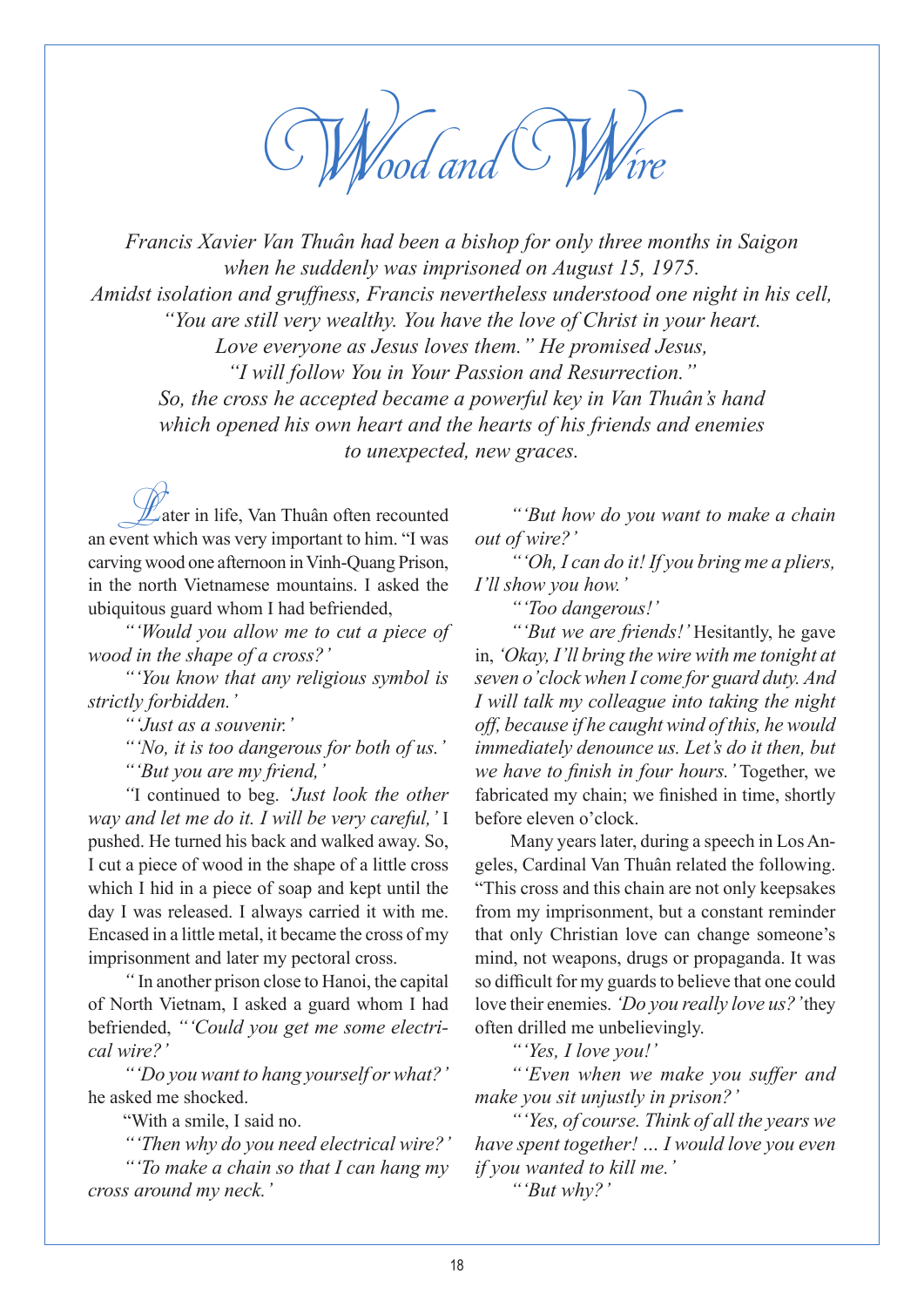*"'Because Jesus taught us to always love. If we stop loving, we are no longer worthy of being called Christians.'"*

Cardinal Van Thuân also demonstrated this heroic love for his enemies later in Rome. He was summoned there, following his release from prison, by Pope John Paul II. When he found out that the one who had betrayed him to the Communists in 1975 and had blocked his discharge all those years—it was, unfortunately, a priest—was coming to Rome, Cardinal Van Thuân insisted on personally picking him up at the airport. He cooked for him and gave him a place to stay at his apartment, as if he were his best friend.

To top it all off, he brought the priest back

to the airport and even paid for his ticket back to Vietnam.

 When the Cardinal was diagnosed with cancer, he asked his secretary every evening to push his bed in front of the crucifix hanging on the wall. Until the end, the concerned shepherd had the most important news reports from around the world read to him so that he could offer up his pain for them.

During his Requiem on September 20, 2002, Pope John Paul II said of his greatly cherished friend, *"During the last days, when he could no longer speak, he fixed his gaze on the Crucifix before him. He prayed in silence while he consummated his last sacrifice"*



 $\mathbb Z_n$  the Third Secret of Fatima, the shepherd children saw a large cross on the top of a steep mountain. "Beneath the two arms of the Cross there were two Angels each with a crystal aspersorium in his hand, in which they gathered up the blood of the Martyrs and with it sprinkled the souls that were making their way to God." And so it happens, as Pope St. John Paul II expressed it, *"in a wonderful exchange of spiritual goods, the holiness of one to the benefit of the other,"* and the strength of the martyrs flows for the conversion of non-believers as well as to those souls after them whom God calls to a deeper unity with the Crucified Lord.

The Russian Orthodox starets Ioann Krestiankin experienced how much we are united with one another in the "communion of the saints" through this exchange of grace. He told some of his spiritual children the following event regarding Communist Russia under Breshnev as if it had happened to some other priest. Only much later did it occur to the one who wrote down the

story that the unknown priest must have been Fr. Ioann himself.

A young priest, who had been ordained for only three years, hurried every morning over to the crucifix, before anybody was in the church, and prayed profoundly to the Crucified Lord. One day, as he was praying on his knees with his forehead resting on the Lord's pierced feet, he heard the following words from the cross: *"Can you love me like they love me?"*

The priest sprung to his feet and turned around. The church was empty. Suddenly, he saw crosses of various dimensions standing in a semicircle around the crucifix. Imploring and without an answer he looked to the face of the Lord. Jesus, however, was silent.

The priest dwelt upon what he had experienced the rest of the day, but it was not until evening that he finally went to his holy spiritual director, himself a living martyr, and told him what happened. The starets interrupted the account of his spiritual son with the earnest question, *"And*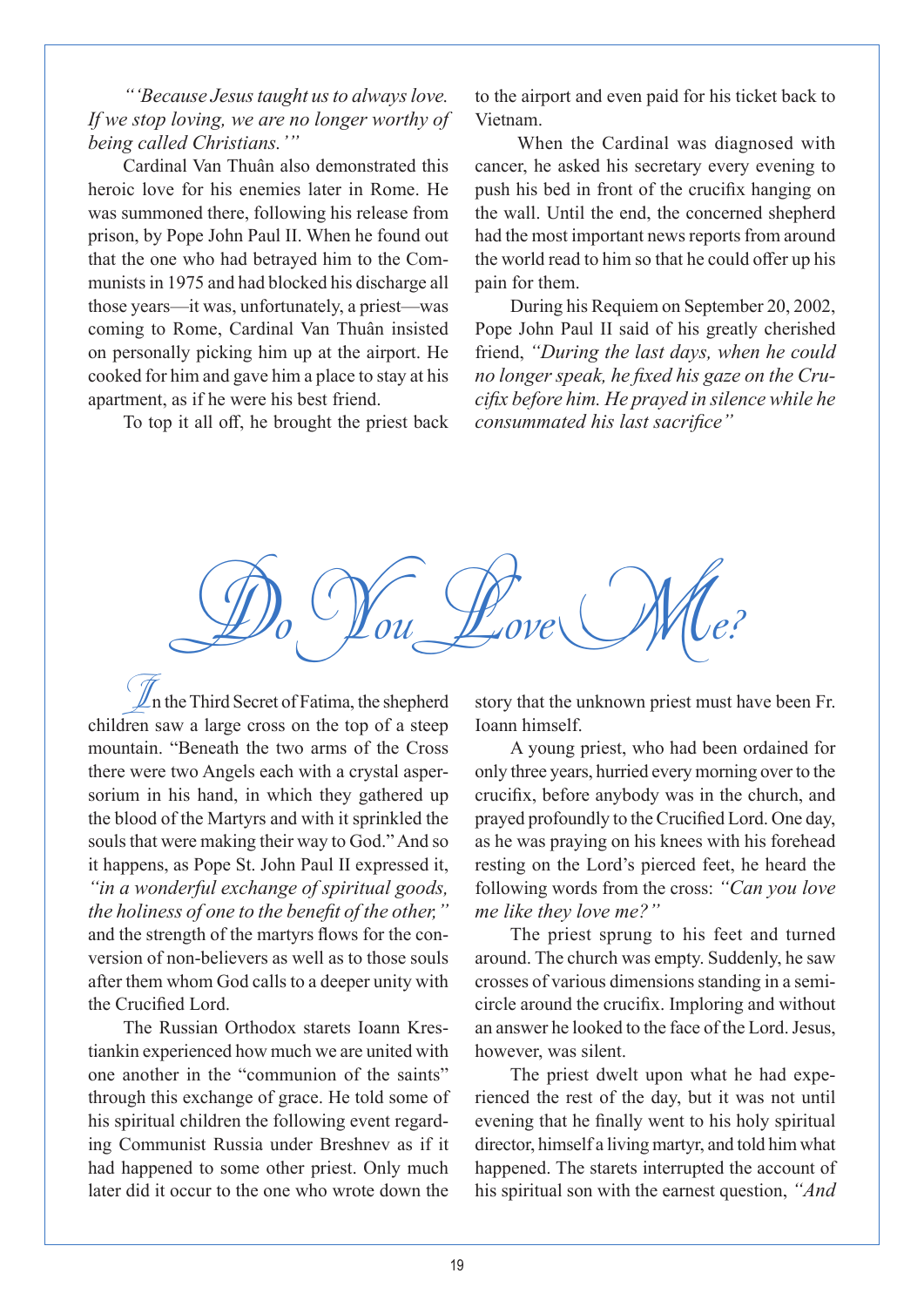*what did your heart answer the Lord?"* Only then was the young priest able to believe that he had not been deceived by what took place.

A short time later, the vision repeated itself. The only difference this time was that the priest saw on some of the crosses people who had been dear to him and who had already suffered martyrdom during the Communist persecution. The priest's heart cringed in compassion, but also for fear of what was awaiting him. Then he heard Jesus ask him anew from the cross, *"Do you love me like they love me?"* And once again he failed to respond.

Time passed, and the priest suffered much from his betrayal and cowardice. He felt the devil pestering him. When he was alone in the church, he lay helpless before the Crucified Lord. Darkness filled his soul.

One day, in near desperation, he found himself in the presbytery of the church and he saw around him once again the crosses with the suffering, but this time he could not recognize their faces because they were so radiant. He saw their arms stretched out toward him, and he felt a stream of grace flow into his soul which, through the temptation, had become powerless. Then the priest ran to the cross and pleaded in tears to his suffering Savior, *"Lord, You know, You see that I love You. Cover up my weakness!"* And he immediately felt life again in his soul. The Lord had accepted his declaration of love and worked the miracle of an inner transformation.

 $\mathcal{Q}_0$  gave the young priest a new power of love and the resolution to no longer think of himself but only on loving God and all people and that His Will be done in everything. For Ioann, the moment to follow the Crucified Lord came just two years after this experience.

In 1950, after only five years of fruitful work in a Moscow parish, he was turned in by his own jealous parish priest and condemned to seven years in a work camp. In the midst of this world of horror, Ioann Krestiankin became a radiant light of forgiving love, a starets who, even after his return to the monastery, gave strength and consolation to countless suffering souls. If someone asked him about what he had suffered, he countered, *"I do not have even enough time to love, why should I waste it thinking back on the offenses?"*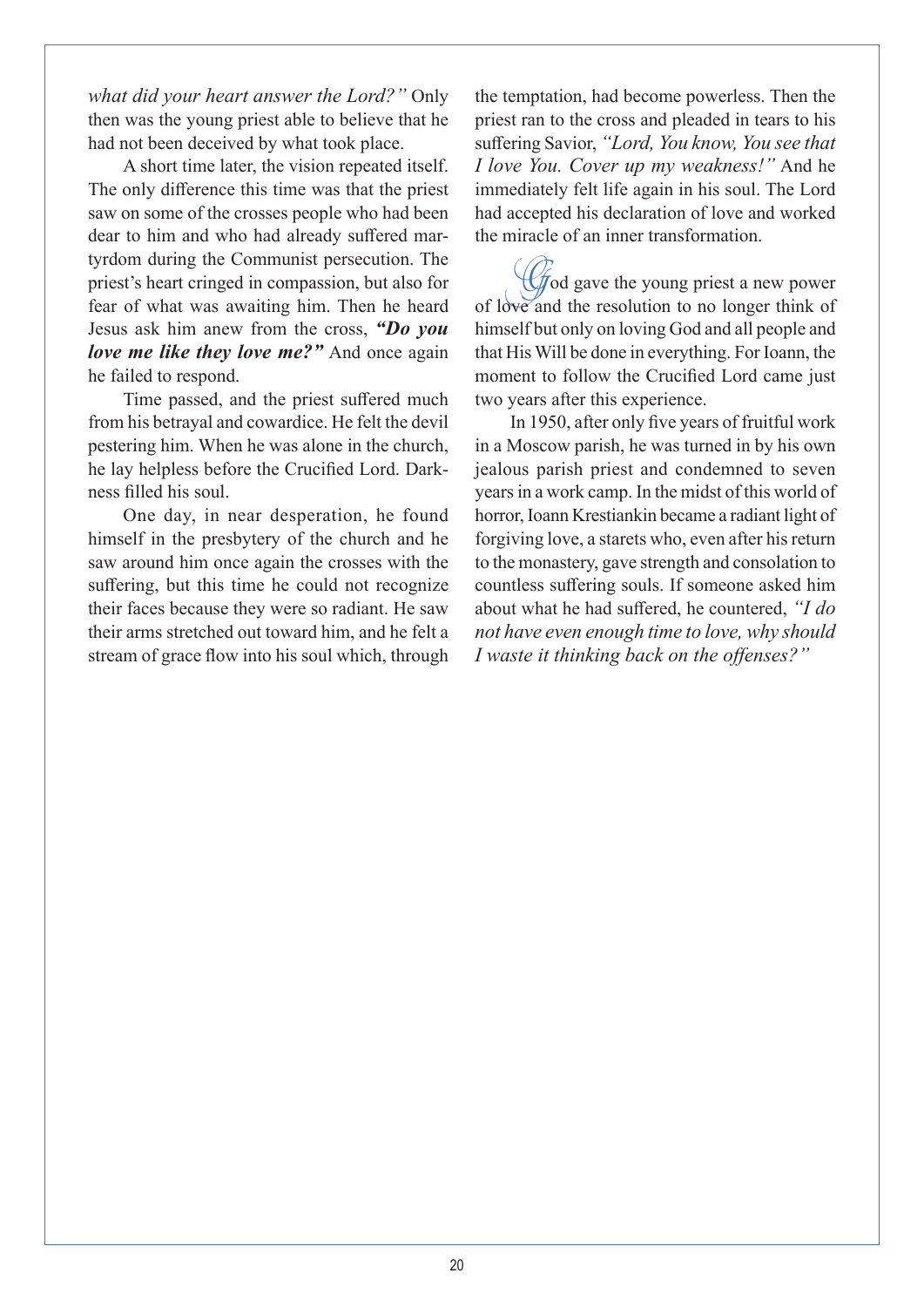Abloom in the Spring

*The cross can take on very unexpected forms. Eva Sedláková, the mother of our Sr. Julian, experienced that with her coworkers two years ago in Slovakia. As a botanist, she has worked body and soul for decades in both research and growing fruit with the Plantex company. She tells us what happened.*

 $\mathbb Z$ n April 2016, more than two hundred and fifty acres of our apple plantation, which was in full bloom, was threatened by freezing temperatures. Losing a crop of seven to eight thousand tons of apples would have been disastrous for nearly eighty employees and their families—no paychecks, possible layoffs, etc. The whole harvest lay in the balance.

Everything depended on the next six crucial nights when the temperatures dropped to nearly  $20^{\circ}$  F (-6 $^{\circ}$  C). We knew all too well that ninety percent of apple blossoms freeze when they are exposed to a temperature of  $25^{\circ}$  F (-3.5° C) for more than thirty minutes. So, in an effort to save the crop, one hundred men, employees and helpers worked non-stop night after night. Paraffin candles were set up across the entire orchard and lit as needed in order to raise the air temperature. We even called in a helicopter to stir up the air in the early morning hours when the frost was strongest, thereby raising the temperature by  $4-5^{\circ}$  F (2°C). It was clear to all of us: without a miracle, we would lose eight thousand tons of apples. The strain on the people was physically and psychologically exhausting.

Since praying together daily has been part of the routine for the last five years for me and fourteen other believing coworkers at our company, we have a deep spiritual bond. We sought strength through prayer especially now in this dire situation. Lubo Lovrant, the director and co-owner of the company, who also belongs to our little prayer group, encouraged us late every evening with text messages to continue to trust and to pray. Normally, we take a half an hour break

every day at work to pray an Our Father, Hail Mary and the prayer of the Lady of All Nations. We read the Gospel of the day and ask God for His blessing upon our work and for a good working atmosphere among all the employees, believers and non-believers alike.

During the days of the heavy frost, some of my believing colleagues who were not at work in the orchards at night, woke up during the night to pray alone or with their whole family in the hours in which the freezing temperatures were most threatening. I also united myself in the middle of the night in prayer with my coworkers who were struggling outside to obtain the impossible. I clearly felt how my prayer can help when I trust like a child. Some lit a thousand candles in the blooming plantation while others let their hearts be lit in constant supplication of God and trust in Mary's intercession.

Following the critical days, Lubo said, *"It was a difficult time, but these days were like a retreat for us in which we could practice trust. Now we want to accept everything from God's hand. The company will probably have a high price to pay, but what we have gained spiritually is priceless!"*

hen harvest time came, we had a more pleasant problem: Where would we ever find enough people to pick all the apples! We had to hire a lot of temporary help. It might sound unbelievable, but, in the end, we harvested six thousand tons of apples in 2016. It was not much less than we had hoped for before the week of freezing temperatures. Although some of the fruits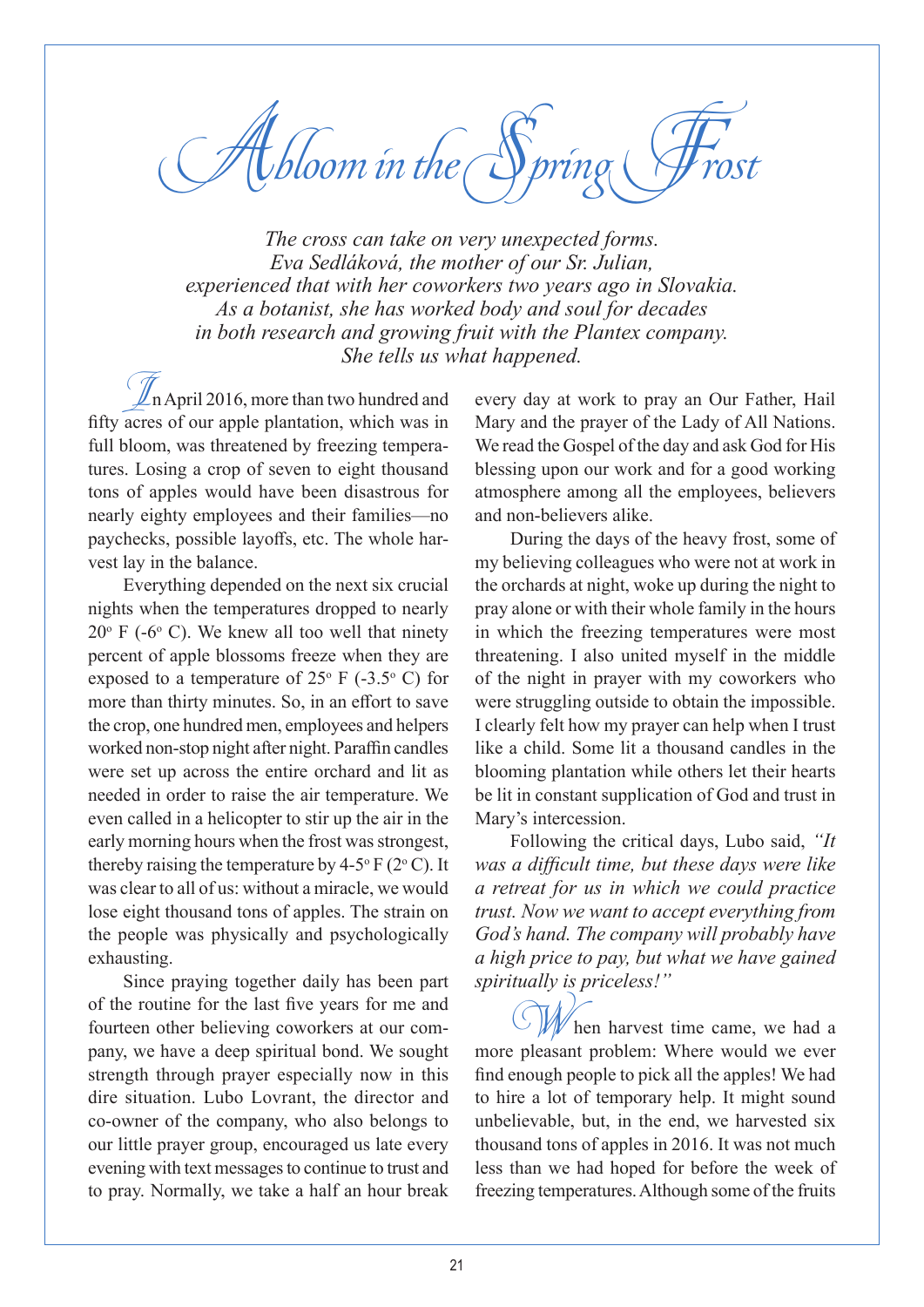were not first class because they had been damaged by the cold; it was, nevertheless, a miracle! *"Even if that had not been the case,"* Lubo thought, *"and the harvest, despite our efforts, would have been completely ruined as it was*  *for many fruit farmers in Slovakia, Austria and other countries, then it would have been a hard hit for everybody of course. But, we would still say the same thing: What we have gained spiritually is priceless!"*

ecause My Mother's Love

*"It's your own fault… You did this to yourself…" are often our spontaneous thoughts, words or judgments. However, when we allow Him, Jesus can and will make the best out of things we have messed up or caused ourselves. One of our missionaries, Fr. Tomáš Ján, shared this touching example from his friend Pavel in the Czech Republic.*

 $\ell$  arch 16, 2012, was the fateful day for then twenty-five-year-old, unemployed Pavel Svoboda from a town close to our Monastery of Divine Mercy. *"I'll be right back!"* he wrote on a piece of paper and taped it to the door before going to a nearby store where he met a friend. As it tends to happen when showing off, they came up with a crazy, reckless idea. To test their courage, they decided to play chicken by driving at each other, Pavel on his old bicycle and his friend on the motorcycle he had just bought which did not even have a license plate yet. The first to veer off would lose, and the one who dodges out later or not at all would be the winner and the hero. Agreed! Of course, neither one of them wanted to be a wimp. Nevertheless, Pavel steered his bicycle away in the last moment. His friend also turned away at the same time; but, unfortunately, there was a power line pole in his way and he had to make a lightning-quick choice—the pole or Pavel. He crashed head-on into his comrade. Pavel went flying through the air and landed head first on the ground.

He was seriously injured and survived only because they immediately operated on him at the hospital. His condition was critical: hemorrhaging in the brain, extreme swelling and some parts of the right side of his head, where the skull was missing, his brain was only covered up by skin. His lower jaw was broken in five places, his upper in three, and he was paralyzed on one side. From the beginning, Pavel was conscious of everything that happened, but he had little desire to live. He did not speak and soon stopped eating. He had to be fed artificially through a tube. Unable to move and weighing only ninety pounds, he just wanted to die. After eleven months, even the doctors gave up on Pavel and wanted to move him to hospice. On February 19, 2013, his mother Renata, however, determinedly took him home to their meager one-room apartment where she lived with her four sons. *"He won't live until Christmas,"* the doctors told the resolute woman who gave up her job for her son, but not her hope. The ray of light throughout all of the worrisome months was being able to read over and over again his note, *"I'll be right back!"*

Today, Pavel tells everyone, *"I am alive only because of my mother's love."* And it is true! Renata learned from therapists how to